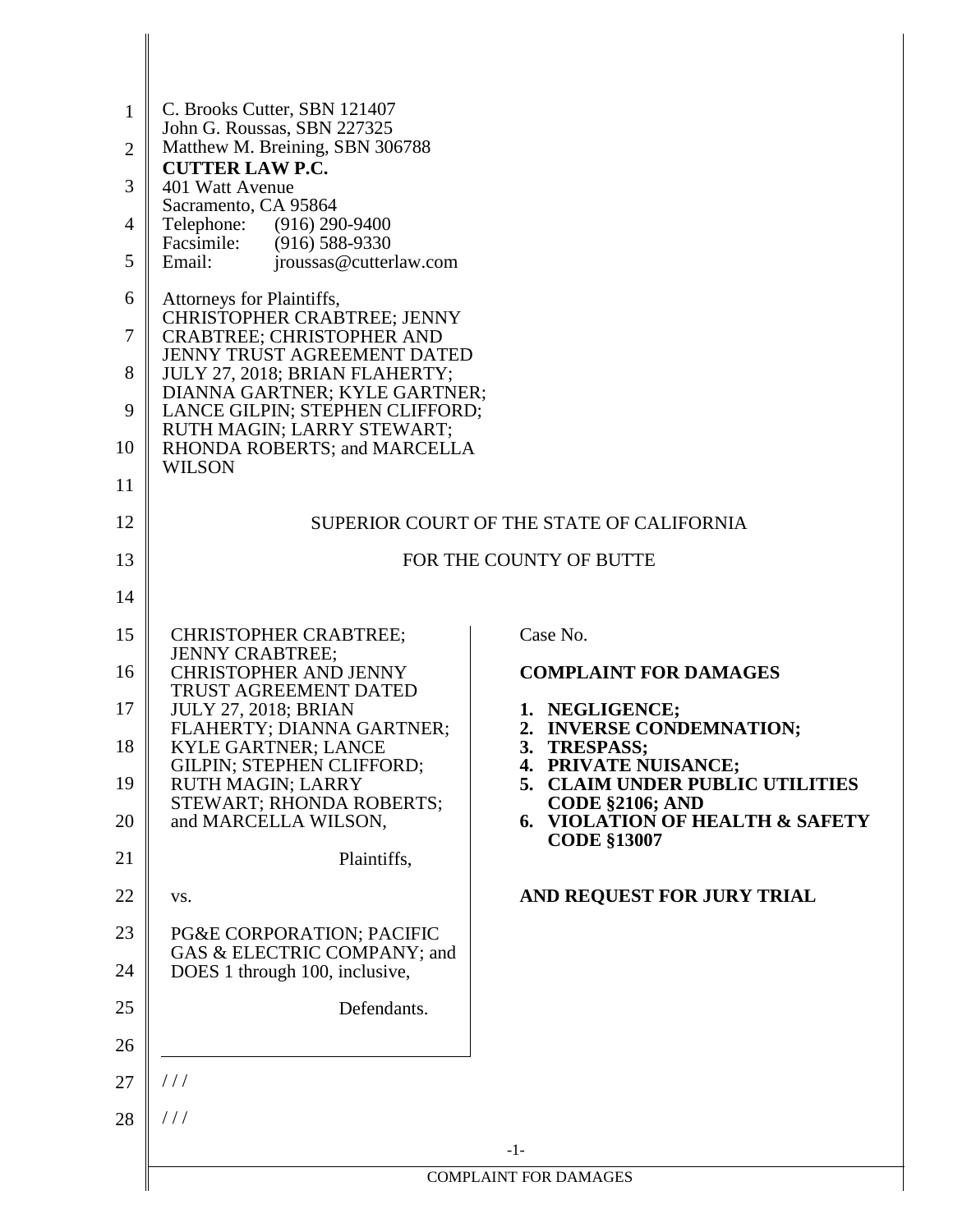| $\mathbf{1}$   | Plaintiffs complains of Defendants PG&E CORPORATION; PACIFIC GAS & ELECTRIC                             |
|----------------|---------------------------------------------------------------------------------------------------------|
| $\mathbf{2}$   | COMPANY, and DOES 1 through 100, inclusive, and each of them, and alleges as follows:                   |
| 3              | 1.0                                                                                                     |
| $\overline{4}$ | <b>INTRODUCTION</b>                                                                                     |
| 5              | Beginning on or about November 8, 2018, residents and property owners in Butte<br>1.1                   |
| 6              | County were devastated by severe wildfires known as the Camp Fire. The Camp Fire was started            |
| $\overline{7}$ | when electrical infrastructure owned, operated and maintained by PG&E CORPORATION and                   |
| 8              | PACIFIC GAS & ELECTRIC COMPANY (hereinafter "PG&E") and/or sparks therefrom came                        |
| 9              | into contact with vegetation inspected and maintained by PG&E. The fire began at the base of a          |
| 10             | nearly 100-year-old PG&E transposition tower when a steel hook holding a high voltage line              |
| 11             | failed, spreading rapidly. PG&E was well aware of the fragility of the tower at issue, having seen      |
| 12             | five other century-old towers collapse in a 2012 windstorm, yet neglected to take reasonable steps      |
| 13             | to inspect and maintain the equipment that ultimately failed on November 8th. The fire caused           |
| 14             | extensive damages within Butte County, in the State of California. The Camp Fire burned more            |
| 15             | than 153,000 acres and destroyed over 4,800 homes and other structures. As of the filing of this        |
| 16             | Complaint, the Camp Fire has been confirmed as the cause of deaths for at least 88 people               |
| 17             | making the fire the deadliest in California history, with over 150 people still unaccounted for.        |
| 18             | U.S. Interior Secretary Ryan Zinke estimates that costs associated with the Camp Fire will be in        |
| 19             | the billions of dollars. The risk modeling firm RMS estimates insured losses from the Camp Fire         |
| 20             | to reach between \$7.5 billion - \$10 billion. The Plaintiffs in this case are victims of the Camp Fire |
| 21             | who individually seek just compensation and damages. Specifically, Plaintiffs in this action seek       |
| 22             | damages for, inter alia, personal injury; damage to and loss of use of real and personal property;      |
| 23             | pain and suffering; injury to livestock and pets; loss of income; consequential and incidental          |
| 24             | damages; and/or for emotional suffering, fear and anxiety, inconvenience, and other harm caused         |
| 25             | by the wrongful conduct of PG&E CORPORATION, PACIFIC GAS & ELECTRIC                                     |
| 26             | COMPANY, and Does 1 - 100, inclusive.                                                                   |
| 27             | $\frac{1}{2}$                                                                                           |
| 28             | //                                                                                                      |

COMPLAINT FOR DAMAGES

-2-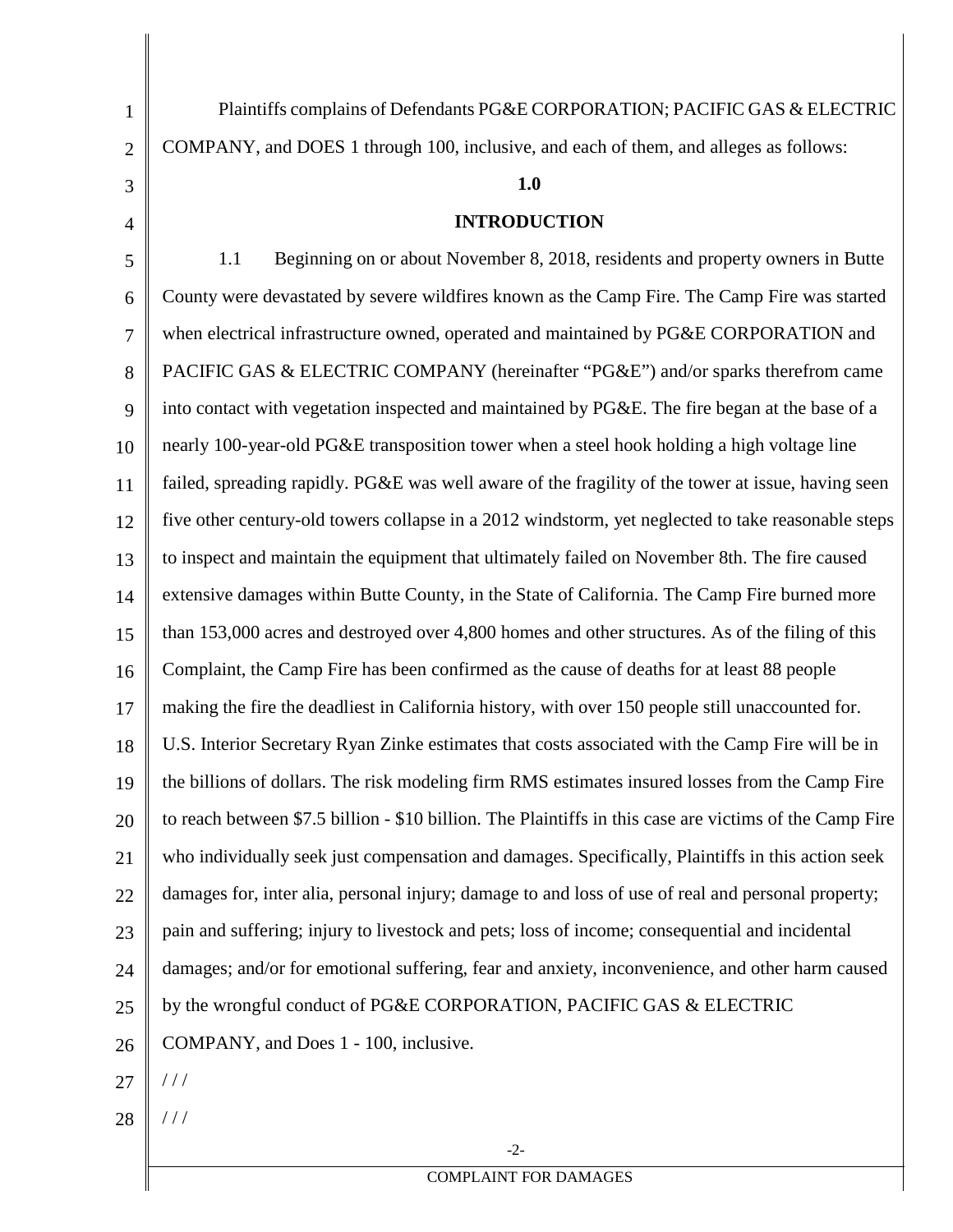| $\mathbf{1}$   | 2.0                                                                                                  |  |
|----------------|------------------------------------------------------------------------------------------------------|--|
| $\overline{2}$ | <b>JURISDICTION AND VENUE</b>                                                                        |  |
| 3              | The Plaintiffs are now and at all times relevant herein individuals, residents,<br>2.1               |  |
| $\overline{4}$ | domiciliaries and property owners who resided in in Butte County. All of their claims arise from     |  |
| 5              | events or occurrences related to the Camp Fire within which resulted in the damages, losses, and     |  |
| 6              | injuries as hereinafter alleged.                                                                     |  |
| 7              | At all times herein mentioned Defendants PG&E CORPORATION and PACIFIC<br>2.2                         |  |
| 8              | GAS & ELECTRIC COMPANY, were corporations authorized to do business, and doing                       |  |
| 9              | business, in the State of California, with their principal place of business in the County of San    |  |
| 10             | Francisco, State of California. Defendant PG&E CORPORATION is an energy-based holding                |  |
| 11             | company headquartered in San Francisco. It is the parent company of Defendant PACIFIC GAS            |  |
| 12             | & ELECTRIC COMPANY. PG&E CORPORATION subsidiaries provide customers with public                      |  |
| 13             | utility services, and services relating to the generation of energy, transmission of electricity and |  |
| 14             | natural gas, generation of electricity, and the distribution of energy.                              |  |
| 15             | At all times mentioned herein, PG&E CORPORATION, PACIFIC GAS &<br>2.3                                |  |
| 16             | ELECTRIC COMPANY, and DOES 1 through 50, and each of them, were suppliers of electricity             |  |
| 17             | to members of the public. As part of supplying electricity to members of the public, PG&E            |  |
| 18             | installed, constructed, built, maintained, and operated overhead power lines, together with          |  |
| 19             | supporting poles and appurtenances, for the purpose of conducting electricity for delivery to        |  |
| 20             | members of the general public. Furthermore, on information and belief, PG&E CORPORATION,             |  |
| 21             | PACIFIC GAS & ELECTRIC COMPANY, and DOES 1 through 100, are responsible for                          |  |
| 22             | maintaining vegetation near, around, and in proximity to their electrical equipment in compliance    |  |
| 23             | with State and Federal Regulations, specifically including but not limited to Public Resource        |  |
| 24             | Code 4292, Public Resource Code 4293, General Order 95, and General Order 165.                       |  |
| 25             | Plaintiffs are informed and believe that the Defendants herein, and each of them,<br>2.4             |  |
| 26             | were agents and/or employees each of the other and in acting and/or failing to act as alleged        |  |
| 27             | herein, the Defendants, and each of them, were acting in the course and scope of said agency         |  |
| 28             | and/or employment relationship.                                                                      |  |
|                | $-3-$                                                                                                |  |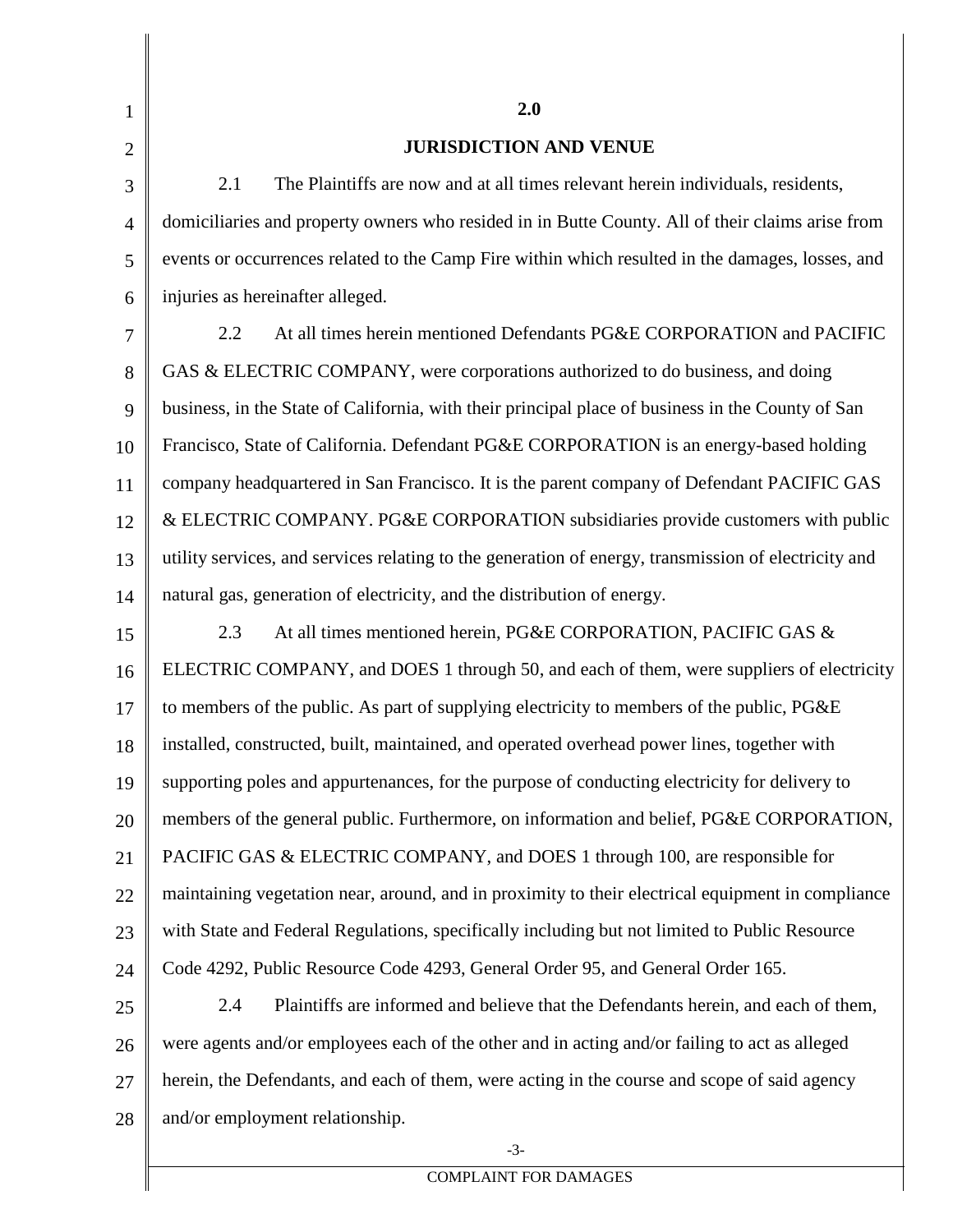| $\mathbf{1}$   | Accordingly, this Court has jurisdiction of this action pursuant to Section 410.10<br>2.5            |
|----------------|------------------------------------------------------------------------------------------------------|
| $\overline{2}$ | of the California Code of Civil Procedure.                                                           |
| 3              | Venue is proper in this Court pursuant to Sections 392, 395 and 395.5 of the<br>2.6                  |
| $\overline{4}$ | California Code of Civil Procedure because, Plaintiffs reside, own, or had interests here, and/or    |
| 5              | Plaintiffs' property and/or business are or were located here, and/or the liability arising from the |
| 6              | Camp Fire occurred in this venue.                                                                    |
| $\tau$         | 3.0                                                                                                  |
| 8              | <b>THE PLAINTIFFS</b>                                                                                |
| 9              | The Plaintiffs are individuals who suffered varying types of injuries, damages,<br>3.1               |
| 10             | losses, and/or harm as a result of the Camp Fire.                                                    |
| 11             | Plaintiffs Christopher and Jenny Crabtree as co-trustees of the Christopher and<br>3.2               |
| 12             | Jenny Trust agreement dated July 27, 2018, owned and/or resided at the property known as 9250        |
| 13             | Hedger Rd., Live Oak, CA 95993.                                                                      |
| 14             | Plaintiff Brian Flaherty owned and/or resided at the properties known as 6060<br>3.3                 |
| 15             | Skyway, Paradise, CA 95969; 6064 Skyway, Paradise, CA 95969; 6072 Skyway, Paradise, CA               |
| 16             | 95969; and 602 Birch Unit A, B, and C, Paradise, CA 95969.                                           |
| 17             | Plaintiffs Dianna Gartner and Kyle Gartner owned and/or resided at the property<br>3.4               |
| 18             | known as 6209 Descanso Lane, Paradise, CA 95969.                                                     |
| 19             | Plaintiff Lance Gilpin, Stephen Clifford, and Ruth Magin owned and/or resided at<br>3.5              |
| 20             | the property known as 1005 Brookwood Circle, Paradise, CA 95969.                                     |
| 21             | Plaintiff Rhonda Roberts owned and/or resided at the property known as 1201<br>3.6                   |
| 22             | Nunneley Rd., Paradise, CA 95969.                                                                    |
| 23             | 3.7<br>Plaintiff Larry Stewart owned and/or resided at the property known as 6278 Azalia             |
| 24             | Lane, Paradise, CA 95969.                                                                            |
| 25             | 3.8<br>Plaintiff Marcella Wilson owned and/or resided at the property known as 1479                  |
| 26             | Patrick Dr., Paradise, CA 95969.                                                                     |
| 27             | $\frac{1}{2}$                                                                                        |
| 28             | ///                                                                                                  |
|                | $-4-$                                                                                                |
|                | <b>COMPLAINT FOR DAMAGES</b>                                                                         |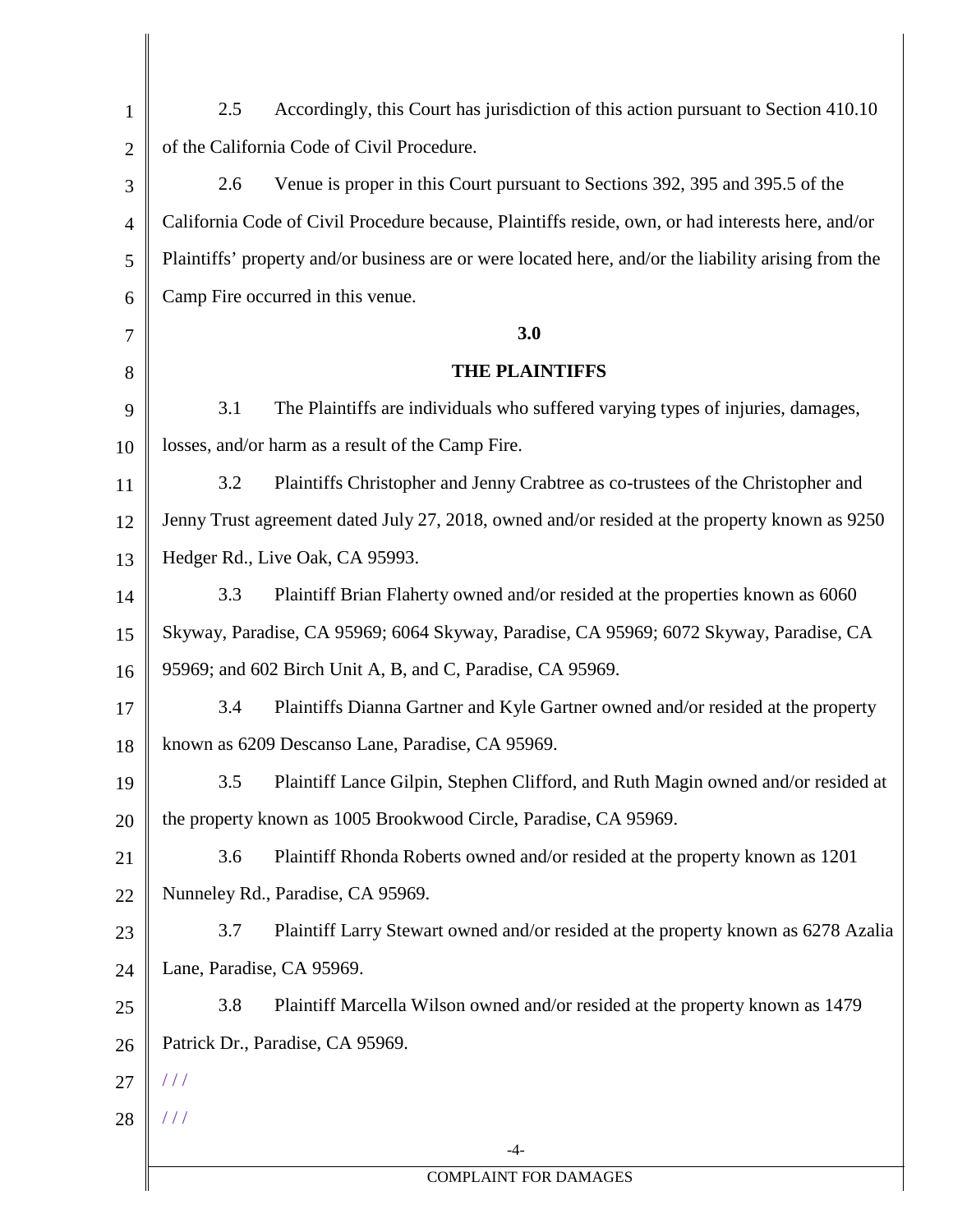| 1              | 4.0                                                                                                   |
|----------------|-------------------------------------------------------------------------------------------------------|
| $\overline{2}$ | THE DEFENDANTS                                                                                        |
| 3              | PACIFIC GAS & ELECTRIC COMP ANY is both an "Electrical Corporation"<br>4.1                            |
| $\overline{4}$ | and a "Public Utility" pursuant to, respectively, Sections 218(a) and 216(1) of the California        |
| 5              | Public Utilities Code. PG&E is in the business of providing electricity to the residents of at least  |
| 6              | two counties and 26 cities, including but not limited, to Butte County and, more particularly, to     |
| 7              | Plaintiffs' residences and/ or properties through a network of electrical transmission and            |
| 8              | distribution lines.                                                                                   |
| 9              | PG&E CORPORATION is a publicly traded company that owns and/or manages<br>4.2                         |
| 10             | an "Electric Plant" as defined in Section 217 of the Public Utilities Code, and, like its subsidiary, |
| 11             | PACIFIC GAS & ELECTRIC COMPANY, is both an "Electric Corporation" and a "Public                       |
| 12             | Utility" pursuant to, respectively, Sections 218(a) and 216(a) of the Public Utilities Code. It       |
| 13             | develops and operates energy infrastructure assets related to the production and distribution of      |
| 14             | energy such as power plants, electric lines, natural gas pipelines and liquefied natural gas receipt  |
| 15             | terminals.                                                                                            |
| 16             | Plaintiffs allege on information and belief that PG&E CORPORATION and<br>4.3                          |
| 17             | PACIFIC GAS & ELECTRIC COMPANY are jointly and severally liable for each other's                      |
| 18             | negligence, conduct and wrongdoing as alleged herein, in that:                                        |
| 19             | PG&E CORPORATION and PACIFIC GAS & ELECTRIC COMPANY operate as a<br>a.                                |
| 20             | single business enterprise operating out of the same building located at 77 Beale St.,                |
| 21             | San Francisco, California for the purpose of effectuating and carrying out PG&E                       |
| 22             | CORPORATION's business and operations and/or for the benefit of PG&E                                  |
| 23             | CORPORATION;                                                                                          |
| 24             | b. Defendants do not operate as completely separate entities, but rather, integrate their             |
| 25             | resources to achieve a common business purpose;                                                       |
| 26             | PACIFIC GAS & ELECTRIC COMPANY is so organized and controlled, and its<br>c.                          |
| 27             | decisions, affairs, and business so conducted as to make it a mere instrumentality,                   |
| 28             | agent, conduit, or adjunct of PG&E CORPORATION;                                                       |
|                | $-5-$<br><b>COMPLAINT FOR DAMAGES</b>                                                                 |
|                |                                                                                                       |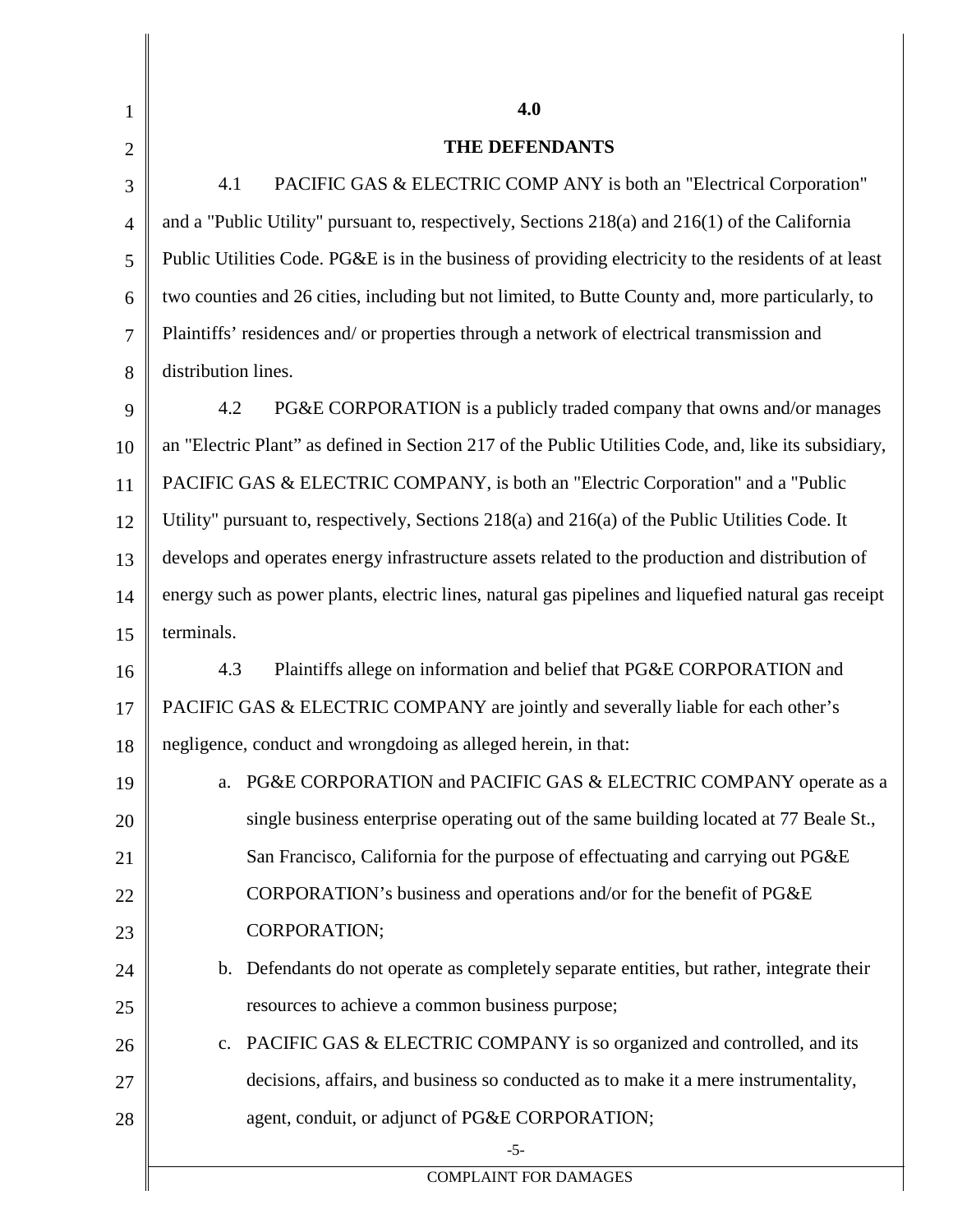| $\mathbf{1}$   |                | d. PACIFIC GAS & ELECTRIC COMPANY's income contribution results from                  |
|----------------|----------------|---------------------------------------------------------------------------------------|
| $\overline{2}$ |                | function integration, centralization of management and economies of scale with PG&E   |
| 3              |                | CORPORATION;                                                                          |
| 4              | e.             | Defendants' officers and management are intertwined and do not act completely         |
| 5              |                | independent of one another;                                                           |
| 6              | f.             | Defendants' officers and managers act in the interest of PG&E CORPORATION as a        |
| 7              |                | single enterprise;                                                                    |
| 8              | g.             | PG&E CORPORATION has control and authority to choose and appoint PACIFIC              |
| 9              |                | GAS & ELECTRIC COMPANY's board members as well as its other top officers and          |
| 10             |                | managers;                                                                             |
| 11             | h.             | Despite both being Electric Companies and Public Utilities, Defendants do not         |
| 12             |                | compete with one another, but have been structured and organized and business         |
| 13             |                | effectuates so as to create a synergistic, integrated single enterprise where various |
| 14             |                | components operate in concert one with another;                                       |
| 15             | i.             | PG&E CORPORATION maintains unified administrative control over PACIFIC GAS            |
| 16             |                | & ELECTRIC COMPANY;                                                                   |
| 17             | $\mathbf{j}$ . | Defendants are insured by the same carriers and provide uniform or similar pension,   |
| 18             |                | health, life, and disability insurance plans for employees;                           |
| 19             | k.             | Defendants have unified 401 (k) Plans, pensions and investment plans, bonus           |
| 20             |                | programs, vacation policies, and paid time off from work schedules and policies;      |
| 21             | 1.             | Defendants invest these funds from their programs and plans by a consolidated and/or  |
| 22             |                | coordinated Benefits Committee controlled by PG&E CORPORATION and                     |
| 23             |                | administered by common trustees and administrators;                                   |
| 24             |                | m. Defendants have unified personnel policies and practices and/or a consolidated     |
| 25             |                | personnel organization or structure;                                                  |
| 26             | n.             | Defendants have unified accounting policies and practices dictated by PG&E            |
| 27             |                | CORPORATION and/or common or integrated accounting organizations or personnel;        |
| 28             | 0.             | Defendants are represented by common legal counsel;                                   |
|                |                | $-6-$                                                                                 |
|                |                | <b>COMPLAINT FOR DAMAGES</b>                                                          |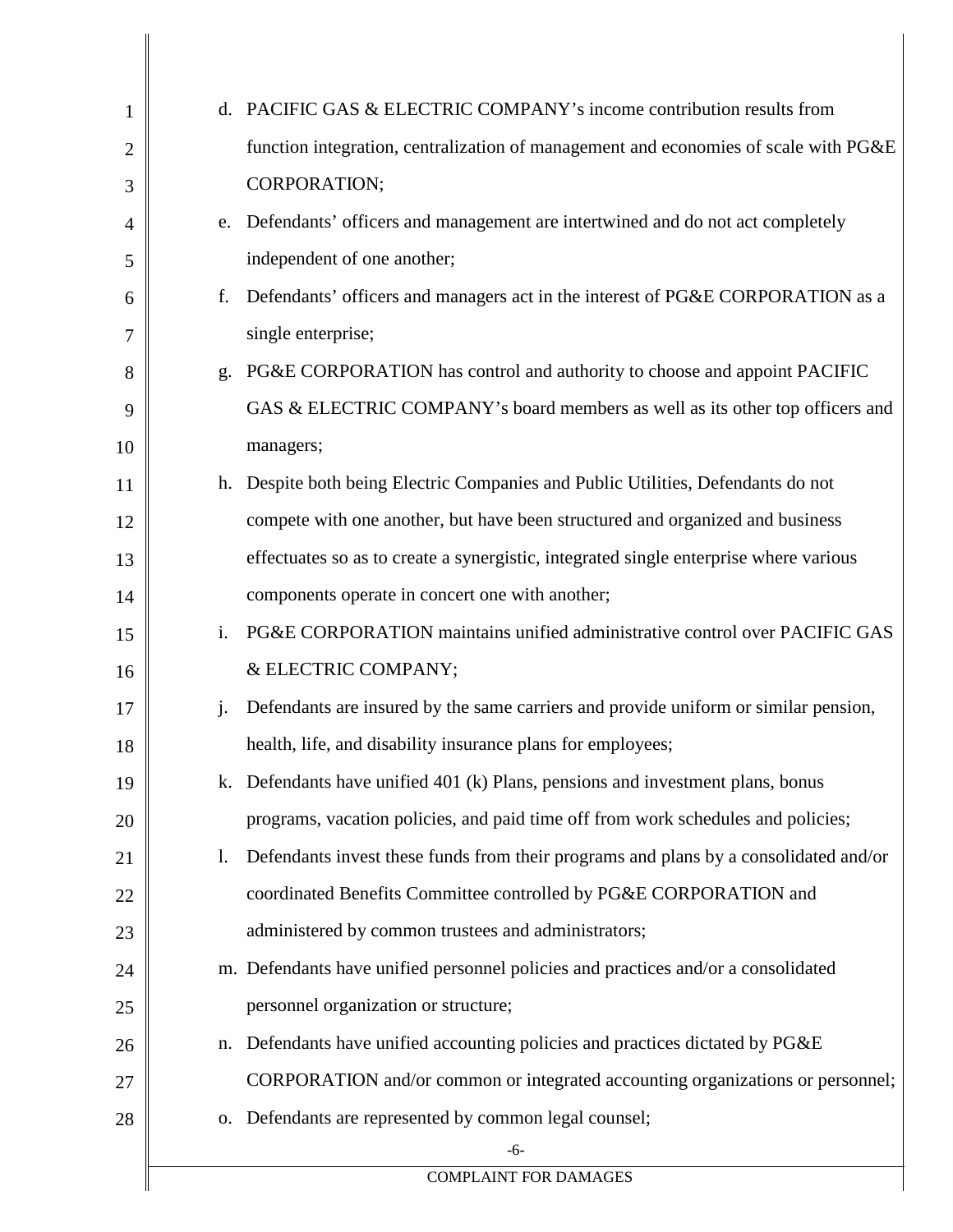| $\mathbf{1}$   | PG&E CORPORATION's officers, directors and other management make policies<br>p.                   |  |
|----------------|---------------------------------------------------------------------------------------------------|--|
| $\overline{2}$ | and decisions to be effectuated by PACIFIC GAS & ELECTRIC COMP ANY and/or                         |  |
| 3              | otherwise play roles in providing directions and making decisions for PACIFIC GAS                 |  |
| $\overline{4}$ | & ELECTRIC COMPANY;                                                                               |  |
| 5              | PG&E CORPORATION's officers, directors, and other management direct certain<br>q.                 |  |
| 6              | financial decisions for PACIFIC GAS & ELECTRIC COMPANY including the                              |  |
| 7              | amount and nature of capital outlays;                                                             |  |
| 8              | PG&E CORPORATION's written guidelines, policies, and procedures control<br>r.                     |  |
| 9              | PACIFIC GAS & ELECTRIC COMPANY, its employees, policies, and practices;                           |  |
| 10             | PG&E CORPORATION files consolidated earnings statements factoring all revenue<br>S.               |  |
| 11             | and losses from PACIFIC GAS & ELECTRIC COMPANY as well as consolidated                            |  |
| 12             | tax returns, including those seeking tax relief; and/or, without limitation;                      |  |
| 13             | PG&E CORPORATION generally directs and controls PACIFIC GAS & ELECTRIC<br>t.                      |  |
| 14             | COMPANY's relationship with, requests to, and responses to inquiries from, the                    |  |
| 15             | California Public Utilities Commission and uses such direction and control for the                |  |
| 16             | benefit of Defendant PG&E CORPORATION.                                                            |  |
| 17             | The true names of DOES 1 through 100, whether individual, corporate, associate,<br>4.4            |  |
| 18             | or otherwise, are unknown to Plaintiffs who, under California Code of Civil Procedure Section     |  |
| 19             | 474, sue these Defendants under fictitious names. Each of the fictitiously named Defendants is    |  |
| 20             | responsible in some manner for the conduct alleged herein, including, without limitation, by way  |  |
| 21             | of conspiracy, aiding, abetting, furnishing the means and/or acting in capacities that create     |  |
| 22             | agency, respondeat superior, and/or predecessor-or successor-in-interest relationships with the   |  |
| 23             | Defendants. The DOE Defendants are private individuals, associations, partnerships,               |  |
| 24             | corporations, or otherwise that actively assisted and participated in the negligent and wrongful  |  |
| 25             | conduct alleged herein in ways that are currently unknown to Plaintiffs. Some or all of the DOE   |  |
| 26             | Defendants may be residents of the State of California. Plaintiffs may amend or seek to amend     |  |
| 27             | this Complaint to allege the true names, capacities, and responsibility of these DOE Defendants   |  |
| 28             | once they are ascertained, and to add additional facts and/or legal theories. Plaintiffs make all |  |
|                | $-7-$                                                                                             |  |

COMPLAINT FOR DAMAGES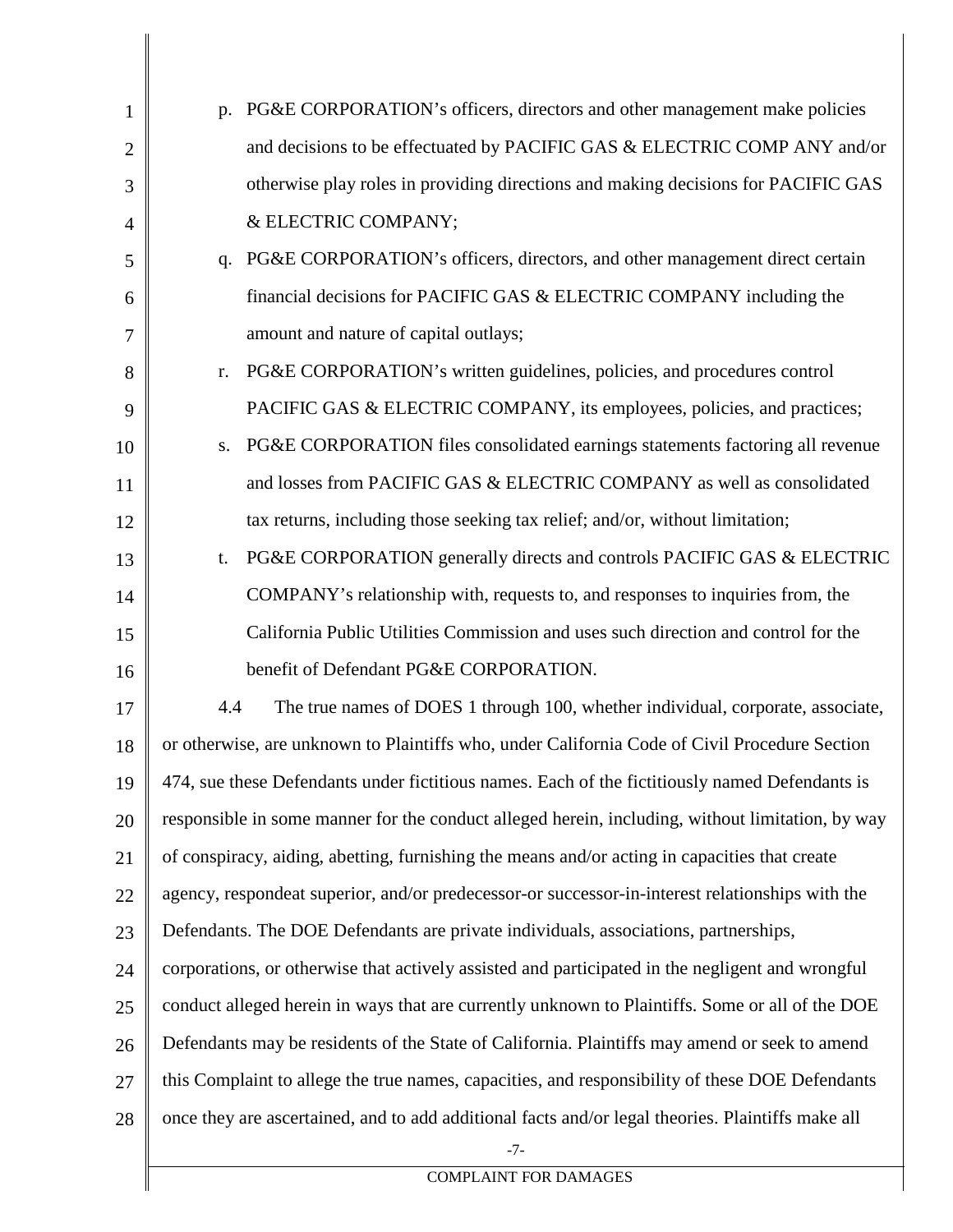allegations contained this Complaint against all Defendants, including DOES 1 through 100.

## **5.0**

## **BACKGROUND**

4 5 6 7 8 9 10 11 12 13 14 15 5.1 Prior to November 8, 2018 Defendants, and each of them, had a duty to properly maintain and repair the electric transmission lines, and other equipment associated with their duty to transmit electricity and to keep vegetation properly trimmed and maintained so as to prevent contact with power lines and other electrical equipment. In the construction, repair, maintenance, and operation of such equipment and power lines the Defendants, and each of them, had an obligation to comply with statutes, regulations, and standards, specifically including, but not limited to, Public Resource Code 4292, Public Resource Code 4293, General Order 95, and General Order 165. In addition, the Defendants, and each of them, were specifically aware that such standards and regulations were minimum standards and that Defendants, and each of them, had a duty to make their lines safe under all the exigencies created by the surrounding circumstances and conditions and that a failure to do so constituted negligence and would expose members of the general public to a serious risk of injury or death.

16 17 18 19 20 21 22 23 24 25 26 5.2 At all times mentioned herein, Defendants, and each of them, were aware that the State of California had been in a state of drought and the summer months exacerbated droughtlike conditions. Defendants, and each of them, were aware that the drought conditions had existed and were aware that fire danger was at an extraordinarily high level. In fact, Defendants were aware that just months before the Camp Fire, less than 100 miles away, the Carr Fire, ignited by the mechanical failure of a vehicle, had ignited brush by the roadside and spread rapidly, burned over 220,000 acres of land. Defendants, and each of them, knew that if the power lines or other equipment came into contact with, or caused electricity to come into contact with, vegetation it was probable that a fire would result and that, given the drought conditions, a resulting fire would likely result in the loss of life, significant damage to real and personal property and damage to members of the general public, including these Plaintiffs.

27 28 5.3 Defendants, and each of them, were negligent in that they failed to properly maintain, repair, and inspect the subject lines, equipment and adjacent vegetation and negligently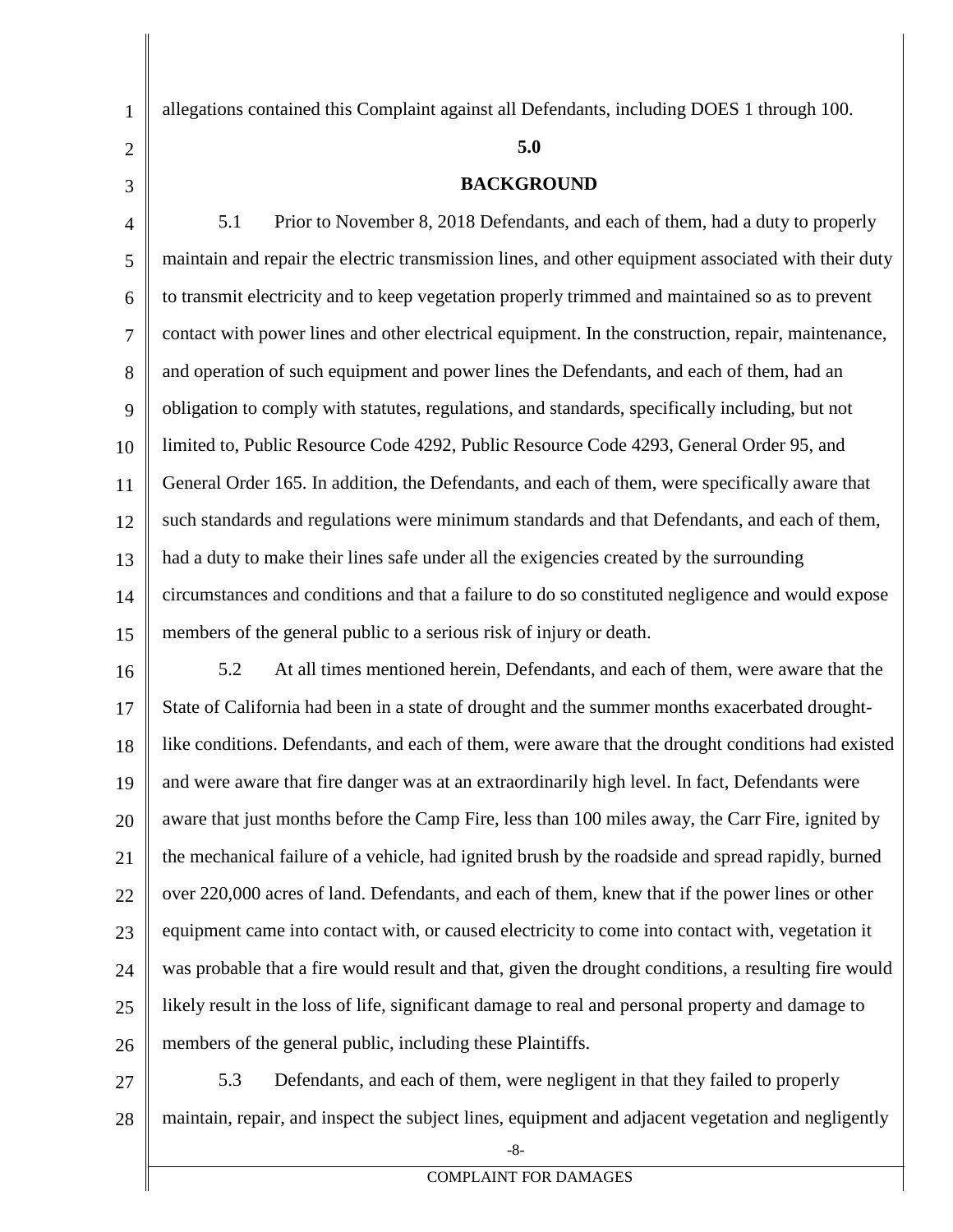1 2 3 4 failed to properly trim, prune, remove, and/or otherwise maintain vegetation near their electrical equipment so as to secure safety to the public in general, specifically including these Plaintiffs. As a direct, proximate, and legal result of the negligence of the Defendants, and each of them, Plaintiffs suffered the injuries and damages alleged herein.

5 6 7 8 9 5.4 On information and belief, beginning on or about November 8, 2018 as a direct and proximate result of the negligence of the Defendants, and each of them, power lines and/or other electrical equipment and/or sparks therefrom came in contact with vegetation and caused the Camp Fire, which burned in excess of 150,000 acres, including property owned or occupied by these Plaintiffs.

10 11

## **6.0**

## **GENERAL ALLEGATIONS**

12 13 14 15 16 6.1 Defendants are, and were, aware of the danger from fires in Butte County during the summer months when environmental conditions are favorable for extensive conflagration and the high temperatures, absence of moisture, and the prevalence of wind renders the extinguishment of a burning fire difficult. As with previous years, the summer conditions continued into November of 2018.

17 18 19 20 21 6.2 Wires and other equipment carrying electricity are a dangerous instrumentality and a hazardous and dangerous activity requiring the exercise of increased care commensurate with and proportionate to that increased danger so as to make the transport of electricity through wires safe under all circumstances and exigencies offered by the surrounding environment, including the risk of fire.

22 23 24 25 6.3 Defendants failed in their duty to exercise care commensurate with and proportionate to the combined danger of an area susceptible to wildfire and the dangerous activity of wires carrying electricity, thereby being a substantial factor in the cause of the fires, as more fully set forth below.

26 27 28 6.4 The conditions and circumstances existing at the time of the ignition at the Camp Fire's origin area, including the extended drought, high temperature, low humidity, and tinderlike dryness of vegetation, were reasonably foreseeable, if not expected, by a reasonable and

 $-9-$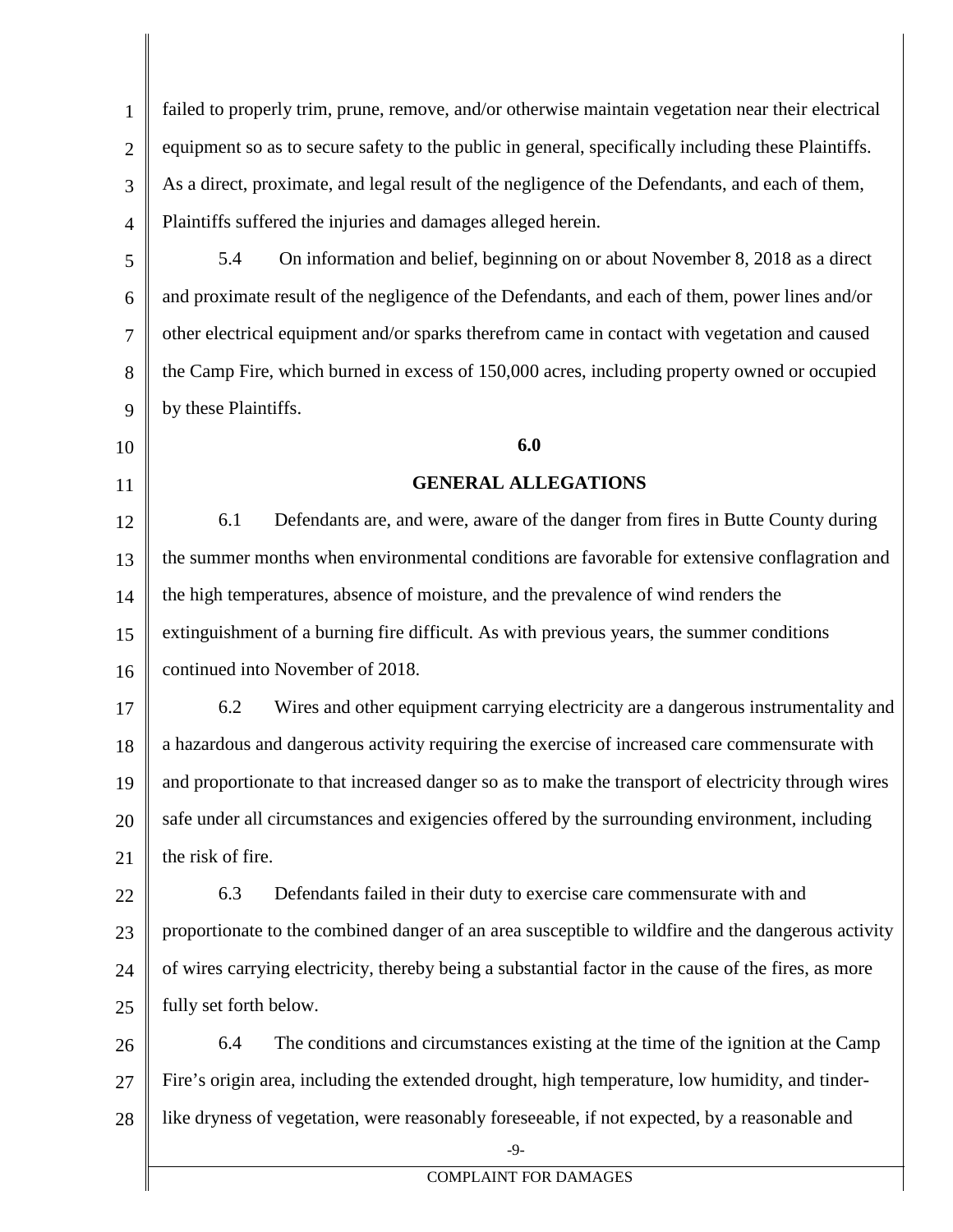1 2 prudent person and were reasonably foreseeable by and to be expected by Defendants, especially with their special knowledge and expertise.

| 3              | This action seeks damages for each Plaintiff named in this case, according to their<br>6.5         |
|----------------|----------------------------------------------------------------------------------------------------|
| $\overline{4}$ | individual proof, and not as a part of a "class action," for any and all harm they suffered as a   |
| 5              | result of the Camp Fire. Plaintiffs are informed and believe and herein allege that PG&E, and      |
| 6              | DOES 1-100 knew of the dangerous conditions of the property that eventually resulted in the        |
| 7              | Camp Fire, but recklessly and with careless and conscious disregard to human life and safety       |
| 8              | decided to ignore the fire risks, inclusive of warnings and danger signs regarding trees within in |
| 9              | close proximity to power lines, and other equipment that resulted in the Camp Fire. To make sure   |
| 10             | that the necessary precautions are taken in the future, this action seeks punitive and exemplary   |
| 11             | damages against Defendants.                                                                        |
| 12             | 7.0                                                                                                |
| 13             | <b>FIRST CAUSE OF ACTION</b>                                                                       |
| 14             | <b>Negligence</b>                                                                                  |
| 15             | (Against PG&E CORPORATION, PACIFIC GAS & ELECTRIC COMPANY, and DOES                                |
| 16             | 1 through $100$ )                                                                                  |
| 17             | 7.1<br>Plaintiffs incorporate and re-allege each of the paragraphs above as though fully           |
| 18             | set forth herein at length.                                                                        |
| 19             | Defendants PG&E CORPORATION and PACIFIC GAS & ELECTRIC<br>7.2                                      |
| 20             | COMPANY, including their employee/agents DOES 1-50, have a non-delegable duty to apply a           |
| 21             | level of care commensurate with and proportionate to the danger of designing, engineering,         |
| 22             | constructing, operating, and maintaining electrical transmission and distribution systems,         |
| 23             | including vegetation clearance.                                                                    |
| 24             | Defendants PG&E CORPORATION and PACIFIC GAS & ELECTRIC<br>7.3                                      |
| 25             | COMPANY, including their employee/agents DOES 1-50, have a non-delegable duty of vigilant          |
| 26             | oversight in the maintenance, use, operation, repair, and inspection appropriate to the changing   |
| 27             | conditions and circumstances of their electrical transmission and distribution systems.            |
| 28             | Prior to the subject fire, Defendant PG&E hired, retained, contracted, allowed,<br>7.4             |
|                | $-10-$                                                                                             |
|                | <b>COMPLAINT FOR DAMAGES</b>                                                                       |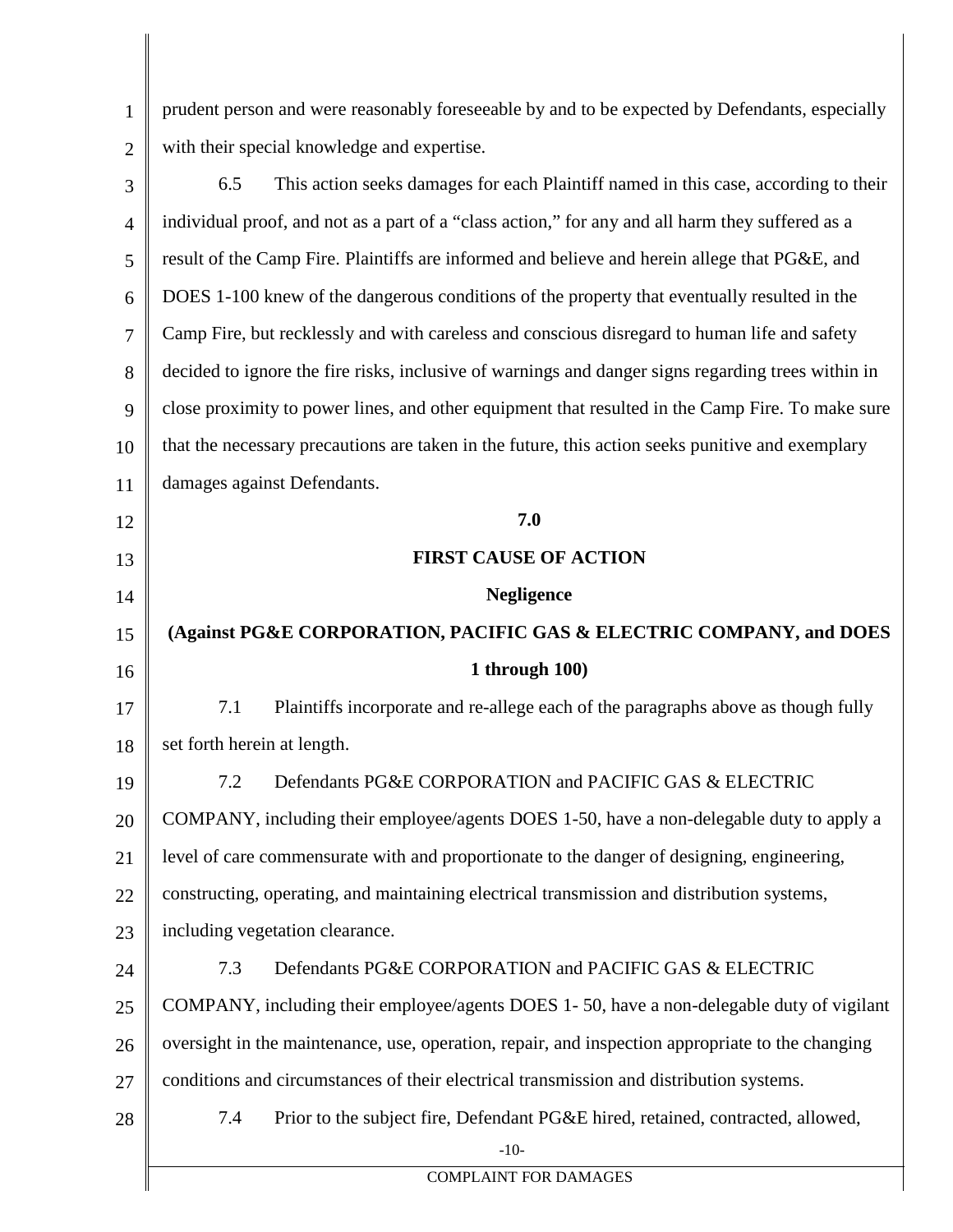1 2 3 4 5 6 7 and/or otherwise collaborated with the DOE Defendants and/or other parties to perform work along and maintain the network of distribution lines, infrastructure, and vegetation. The work for which the DOE Defendants were hired involved a risk of fire that was peculiar to the nature of the agency relationship. A reasonable property/easement owner and/or lessee in the position of the PG&E knew, or should have recognized, the necessity of taking special precautions to protect adjoining property owners against the risk of harm created by work performed, work to be performed, and/or work otherwise not performed.

- 8 9 10 11 12 7.5 Defendants, and each of them, knew or should have known that the activities of the DOE Defendants, and/or other parties, involved a risk that was peculiar to the operation of Defendants' business that was foreseeable and arose from the nature and/or location of the work. Notwithstanding this, Defendants, and each of them, failed to take reasonable precautions to protect adjoining property owners against the foreseeable risk of harm created by their activities.
- 13 14 15 16 17 7.6 Defendants, and each of them, have special knowledge and expertise far above that of a layperson that they were required to apply to the design, engineering, construction, use, operation, inspection, repair, and maintenance of electrical lines, infrastructure, equipment, and vegetation in order to assure safety under all the local conditions in their service area, including but not limited to, those conditions identified herein.
- 18

19

20

21

22

23

27

28

- 7.7 Defendants negligently breached their duties by, among other things:
- a. Failing to conduct reasonably prompt, proper, and frequent inspections of the electrical transmission lines, wires, and associated equipment;
	- b. Failing to design, construct, monitor, and maintain high voltage transmission and distribution lines in a manner that avoids igniting fire during long, dry seasons by allowing those lines to withstand foreseeable conditions and avoid igniting fires;
- 24 25 26 c. Failing to design, construct, operate, and maintain high voltage transmission and distribution lines and equipment to withstand foreseeable conditions to avoid igniting fires;
	- d. Failing to maintain and monitor high voltage transmission and distribution lines in fire prone areas so as to avoid igniting and spreading fires;

-11-

COMPLAINT FOR DAMAGES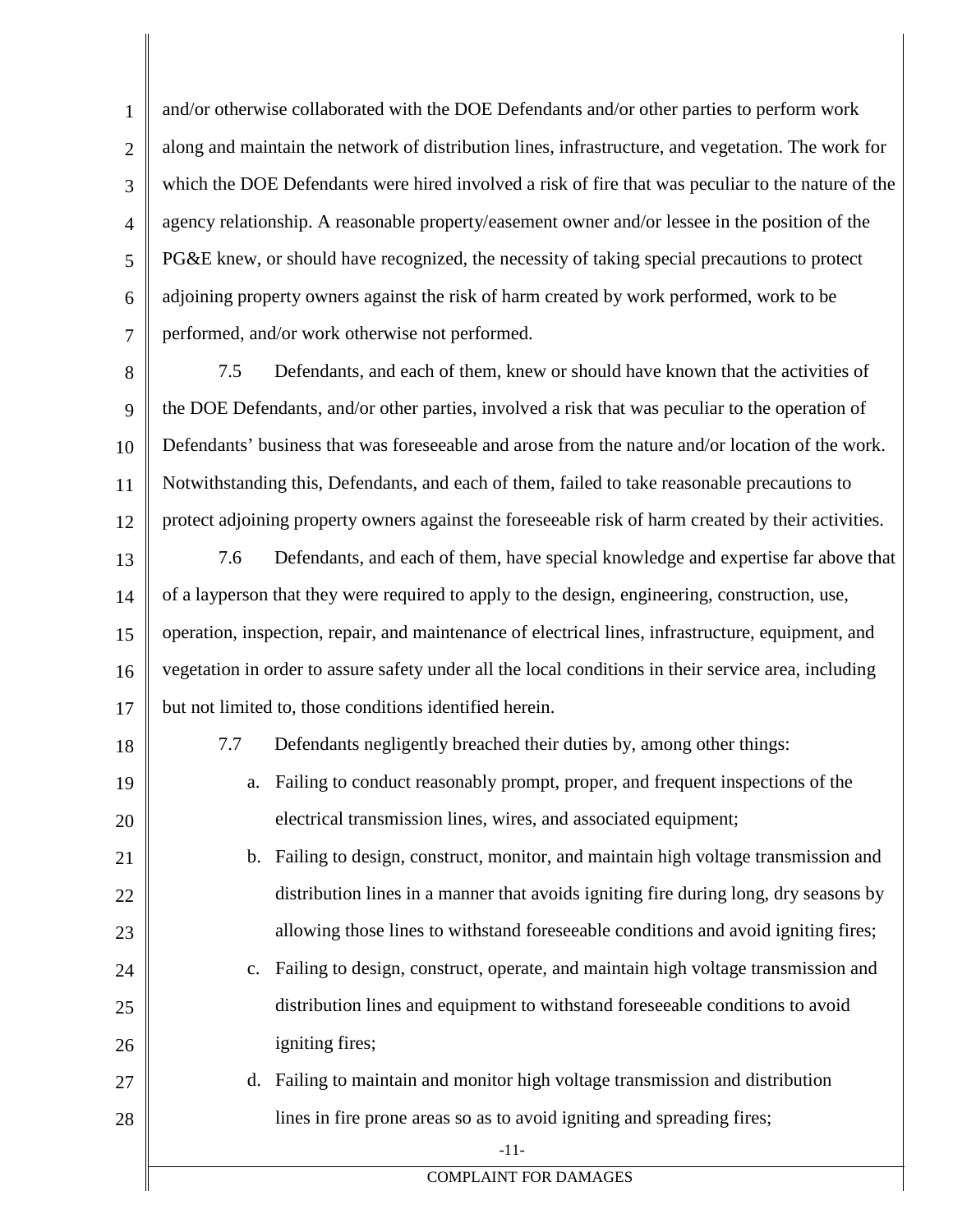| 1  | e.                                                                                             | Failing to install the equipment necessary, and/or to inspect and repair the                          |
|----|------------------------------------------------------------------------------------------------|-------------------------------------------------------------------------------------------------------|
| 2  |                                                                                                | equipment installed, to prevent electrical transmission and distribution lines from                   |
| 3  |                                                                                                | improperly sagging, operating or making contact with other metal wires placed on                      |
| 4  |                                                                                                | its poles and igniting fires;                                                                         |
| 5  | f.                                                                                             | Failing to keep equipment in a safe condition at all times to prevent fires;                          |
| 6  | g.                                                                                             | Failing to inspect vegetation within proximity to energized transmission and                          |
| 7  |                                                                                                | distribution lines;                                                                                   |
| 8  | h.                                                                                             | Failing to de-energize power lines during fire prone conditions;                                      |
| 9  | $\mathbf{i}$ .                                                                                 | Failing to de-energize power lines after the fire's ignition;                                         |
| 10 | $\mathbf{i}$ .                                                                                 | Failing to properly investigate, vet, hire, train, and supervise employees and agents                 |
| 11 |                                                                                                | responsible for maintenance and inspection of the distribution lines;                                 |
| 12 | k.                                                                                             | Failing to implement and follow regulations and reasonably prudent practices to                       |
| 13 |                                                                                                | avoid fire ignition;                                                                                  |
| 14 | 1.                                                                                             | Failing to properly investigate, monitor, and maintain vegetation sufficient to                       |
| 15 |                                                                                                | mitigate the risk of fire; and                                                                        |
| 16 |                                                                                                | m. Failing to repair faulty equipment.                                                                |
| 17 | 7.8                                                                                            | The fire alleged herein was a direct, legal, and proximate result of the negligence                   |
| 18 |                                                                                                | of Defendants PG&E CORPORATION, PACIFIC GAS & ELECTRIC COMPANY, and DOES                              |
| 19 |                                                                                                | 1 to 100, and each of them. Defendants, and each of them, further breached their duties owed to       |
| 20 |                                                                                                | Plaintiffs in that said Defendants (1) failed to comply with the applicable statutes, regulations and |
| 21 |                                                                                                | standards, (2) failed to timely and properly maintain and inspect the subject line and adjacent       |
| 22 |                                                                                                | vegetation, (3) failed to properly cut, trim, prune, and/or otherwise keep vegetation from contact    |
| 23 |                                                                                                | with its line, and (4) failed to make the overhead lines safe under all the exigencies created by the |
| 24 | surrounding circumstances and conditions. Defendants, and each of them, negligently installed, |                                                                                                       |
| 25 |                                                                                                | constructed, maintained, operated, inspected, and/or repaired the line and as a direct, proximate,    |
| 26 |                                                                                                | and legal result the line caused a fire and Plaintiffs' damages. As a direct, proximate, and legal    |
| 27 |                                                                                                | result of said negligence these Plaintiffs suffered damages as alleged herein.                        |
| 28 | 7.9                                                                                            | At all times mentioned herein, Defendants PG&E CORPORATION, PACIFIC                                   |
|    |                                                                                                | $-12-$                                                                                                |

COMPLAINT FOR DAMAGES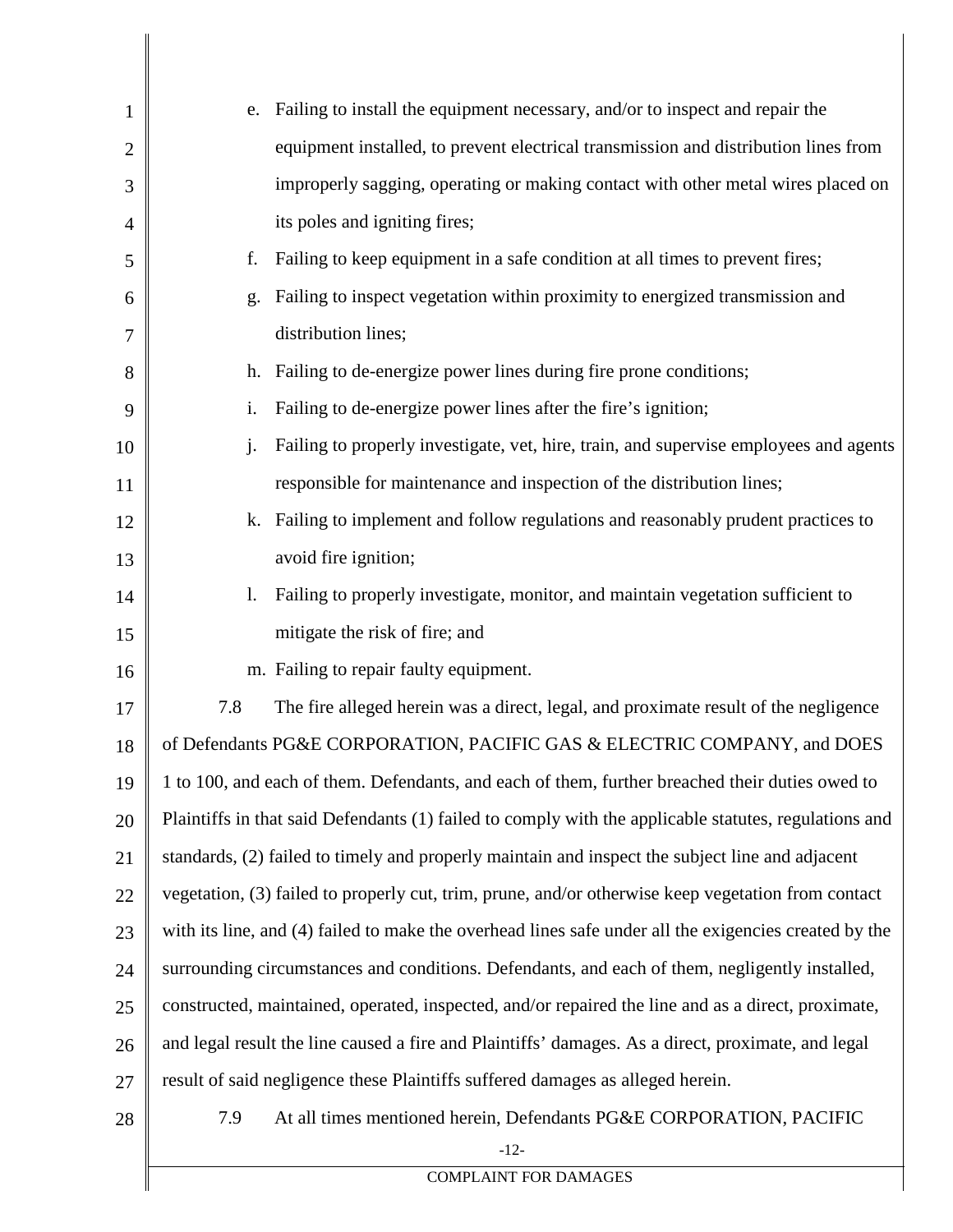1 2 3 4 5 6 7 8 GAS & ELECTRIC COMPANY, and DOES 1 to 100, and each of them, failed to properly inspect and maintain the subject line and equipment which they knew, given the then existing drought conditions, posed a risk of serious injury, damage or death to others, including Plaintiffs. Defendants PG&E CORPORATION, PACIFIC GAS & ELECTRIC COMPANY, and DOES 1 to 100, and each of them, were aware that if the subject line and/or subject equipment came in contact with vegetation that a fire would likely result. Defendants, and each of them, also knew that, given the existing drought like conditions, said fire was likely to pose a risk of serious injury, danger, and/or death to the general public, including these Plaintiffs.

9 10 11 12 13 14 15 16 17 18 19 20 21 22 23 24 25 26 27 7.10 Over the past approximately 10 years Defendants, PG&E CORPORATION, PACIFIC GAS & ELECTRIC COMPANY, and DOES 1 to 100, and each of them, have been subject to numerous fines and penalties as a result of PG&E's ongoing failure to abide by safety rules and regulations. On or around April 9, 2015, the California Public Utilities Commission ("CPUC") imposed a record \$1.6 billion fine/penalty on PG&E for safety violations that resulted in eight deaths, numerous injuries, and the destruction of 38 homes related to the San Bruno Fire, the largest imposed on any American public utility. One of the stated purposes of the CPUC in rendering such a record fine against PG&E was to "ensure that nothing like this happens again." PG&E was also subjected to significant fines and penalties for its role in causing the Butte Fire. In addition, PG&E's disregard for safety has resulted in federal criminal charges. The United States of America has charged PACIFIC GAS & ELECTRIC COMPANY with various crimes based on PACIFIC GAS & ELECTRIC COMPANY's knowing and willful violation of various minimum safety standards. Despite these penalties and fines, these Defendants have failed and refused to modify their behavior and they have continued to conduct their business with a conscious disregard for the safety of the public. As a result of the continued actions by these Defendants, in conscious disregard for the safety of others, the CPUC ordered an investigation into the culture of ignoring safety at PG&E. The CPUC President recognized that these Defendants have failed and refused to modify their conduct. Despite penalties and fines, in July of 2015, the President of the CPUC, specifically stated:

28

 $//$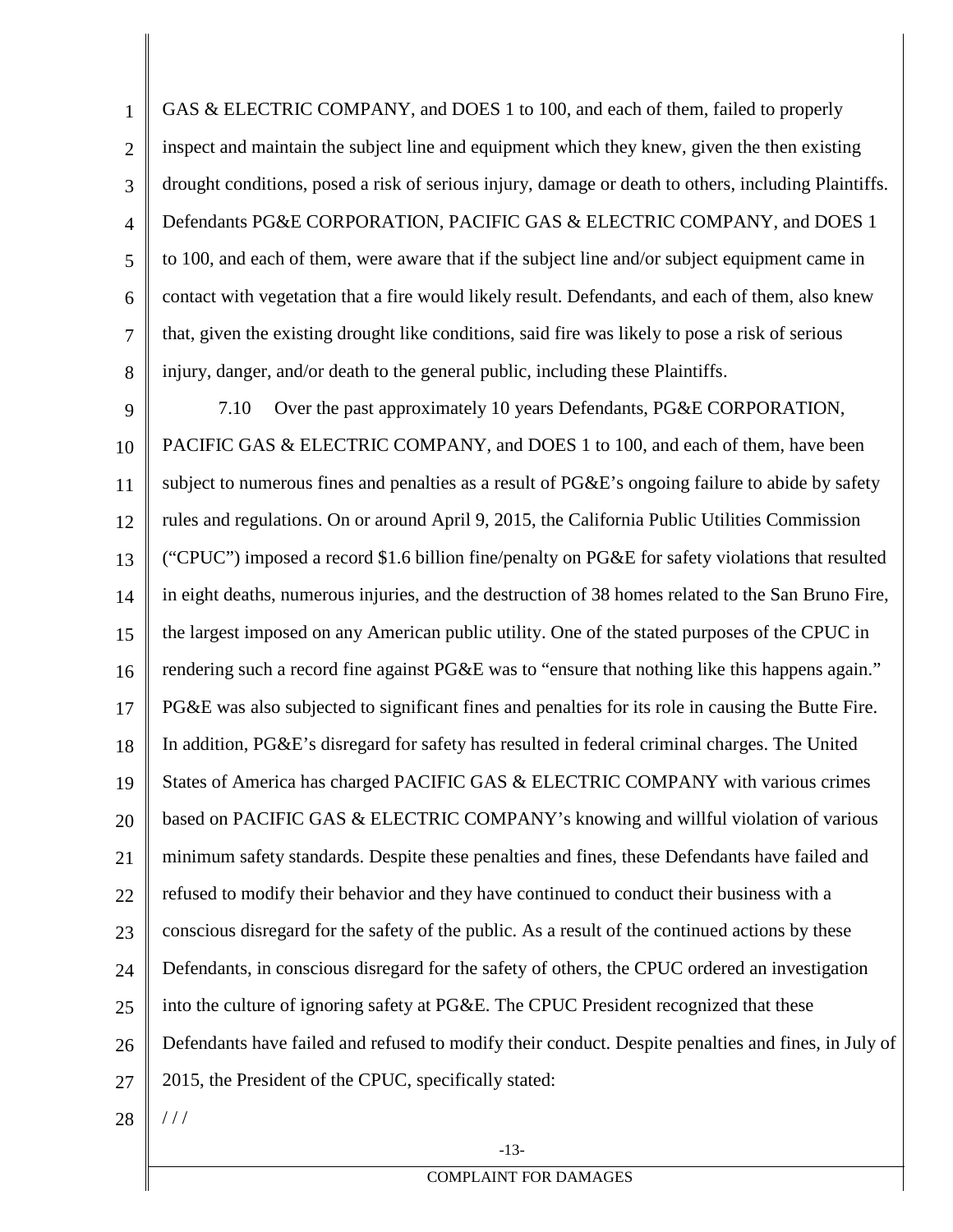2 3

4

1

**Despite major public attention, ongoing CPUC investigations (OIIs) and rulemakings (OIRs) into PG&E's actions and operations, including the investigations we voted on today, federal grand jury, and California Department of Justice investigation, continued safety lapses at PG&E continue to occur.**

5 6 7 8 9 10 11 12 13 14 15 16 17 18 19 20 21 22 23 24 25 26 27 28 7.11 Nonetheless, Defendants continue to consciously disregard the safety of the public, including these Plaintiffs. Since December 2008, Defendants PG&E CORPORATION, PACIFIC GAS & ELECTRIC COMP ANY and DOES 1 to 100, and each of them, have been responsible for the deaths of at least fourteen people and burns and injuries suffered by at least 40 other people. These figures do not include the Tubbs Fire, which has been attributed to Defendants and caused the deaths of at least 22 people. Defendants have admitted to putting profits over safety and to having violated safety regulations. Prior to the Camp Fire, the PG&E Defendants, acting with conscious disregard for the safety of others, caused the deaths of eight people and destroyed an entire neighborhood in San Bruno, California. Defendants conduct continued with its role in causing the Butte Fire. The deaths, injuries, and damage occasioned by the Camp Fire are the result of the ongoing custom and practice of the Defendants, and each of them, of consciously disregarding the safety of the public and not following statues, regulations, standards and rules regarding their business operations. Despite having caused the death and injury to numerous people, these Defendants have continued to act in conscious disregard for the safety of others, and have ratified the conduct of their employees. Upon information and belief, no employee has been disciplined or discharged as a result of failing and/or refusing to comply with the regulations and/or as a result of the deaths of members of the public. These Defendants, in order to cut costs, failed to properly inspect and maintain the subject line and/or the subject equipment with full knowledge that any incident was likely to result in a fire that would burn and/or kill people, damage property, and/or cause harm to the general public, including these Plaintiffs. The actions of these Defendants, and each of them, did in fact result in damages to these Plaintiffs. The Defendants, and each of them, failed to make the proper inspections, remove vegetation, and failed to safely operate their line, in order to save money, while at the same time spending millions of dollars on a television advertising campaign falsely representing to the public that the

-14-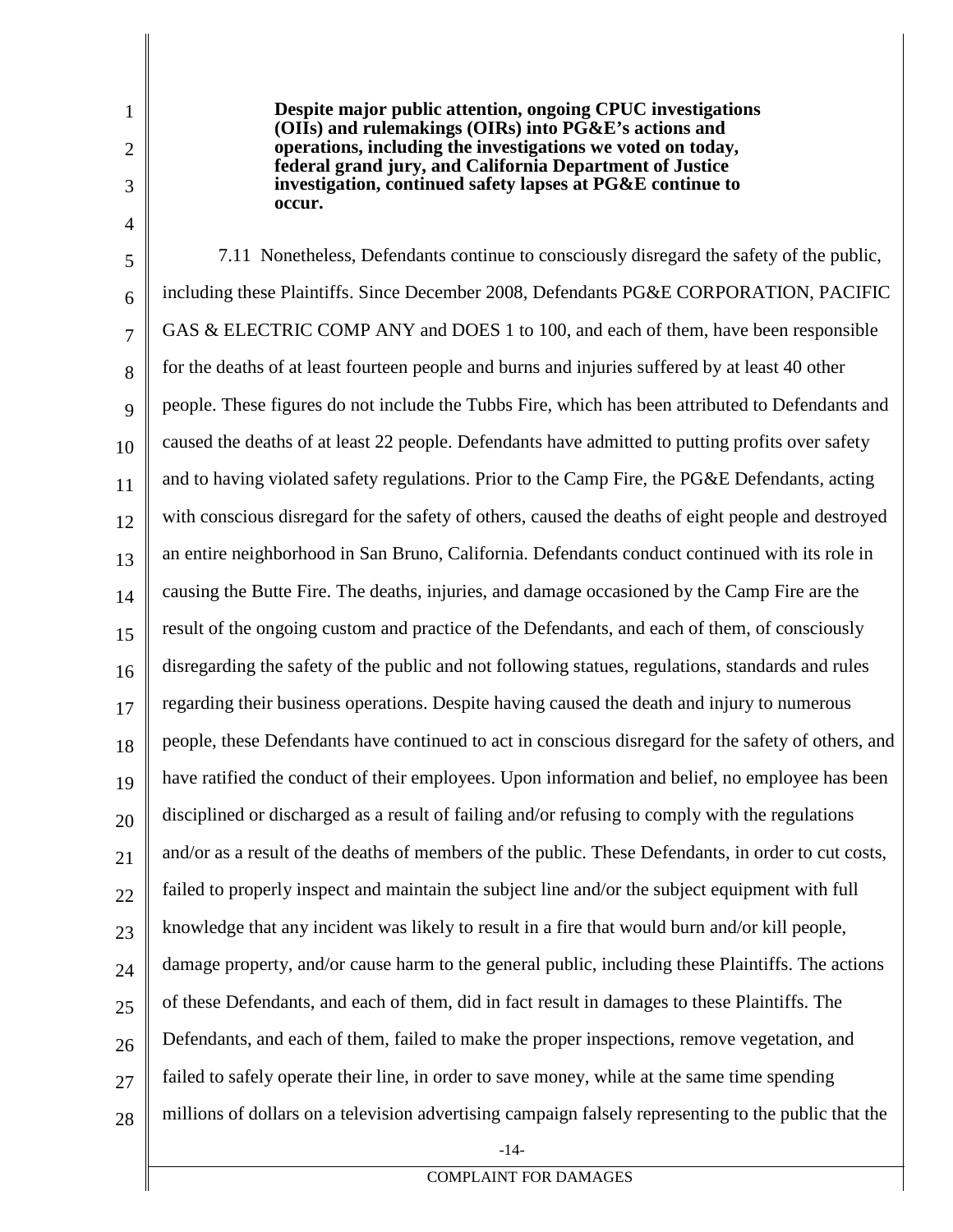1 defendants were acting in a safe manner.

2 3 7.12 The negligence of Defendants was a substantial factor in causing Plaintiffs' damages.

4 5 7.13 Defendants' failure to comply with their duties of care proximately caused damage to Plaintiffs.

6 7 8 9 7.14 As a further direct and proximate result of Defendants' negligence, Plaintiffs suffered damages including, but not limited to, property damage, loss of cherished possessions, emotional distress, annoyance, disturbance, inconvenience, and mental anguish, loss of quiet enjoyment of their property, and costs related to Plaintiffs' evacuation.

10 11 7.15 As a further direct and proximate result of Defendants' negligence, Plaintiffs incurred past and future medical expenses according to proof.

12 13 14 15 16 17 18 19 20 21 22 23 24 7.16 Further, the conduct alleged against Defendants in this complaint was despicable and subjected Plaintiffs to cruel and unjust hardship in conscious disregard of their rights, constituting oppression, for which Defendants must be punished by punitive and exemplary damages in an amount according to proof. The conduct of the defendants evidences a conscious disregard for the safety of others, including Plaintiffs. The Defendants' conduct was and is despicable conduct and constitutes malice as defined by Civil Code Section 3294. An officer, director, or managing agent of PG&E personally committed, authorized and/or ratified the despicable and wrongful conduct alleged in this complaint. Plaintiffs are entitled to an award of punitive damages sufficient to punish and make an example of these Defendants, and each of them. **8.0 SECOND CAUSE OF ACTION Inverse Condemnation**

25 26 27 **(Against PG&E CORPORATION, PACIFIC GAS & ELECTRIC COMPANY, and DOES 1 through 100, and each of them**) 8.1 Plaintiffs incorporate and re-allege each of the paragraphs above as though fully

28 set forth herein at length.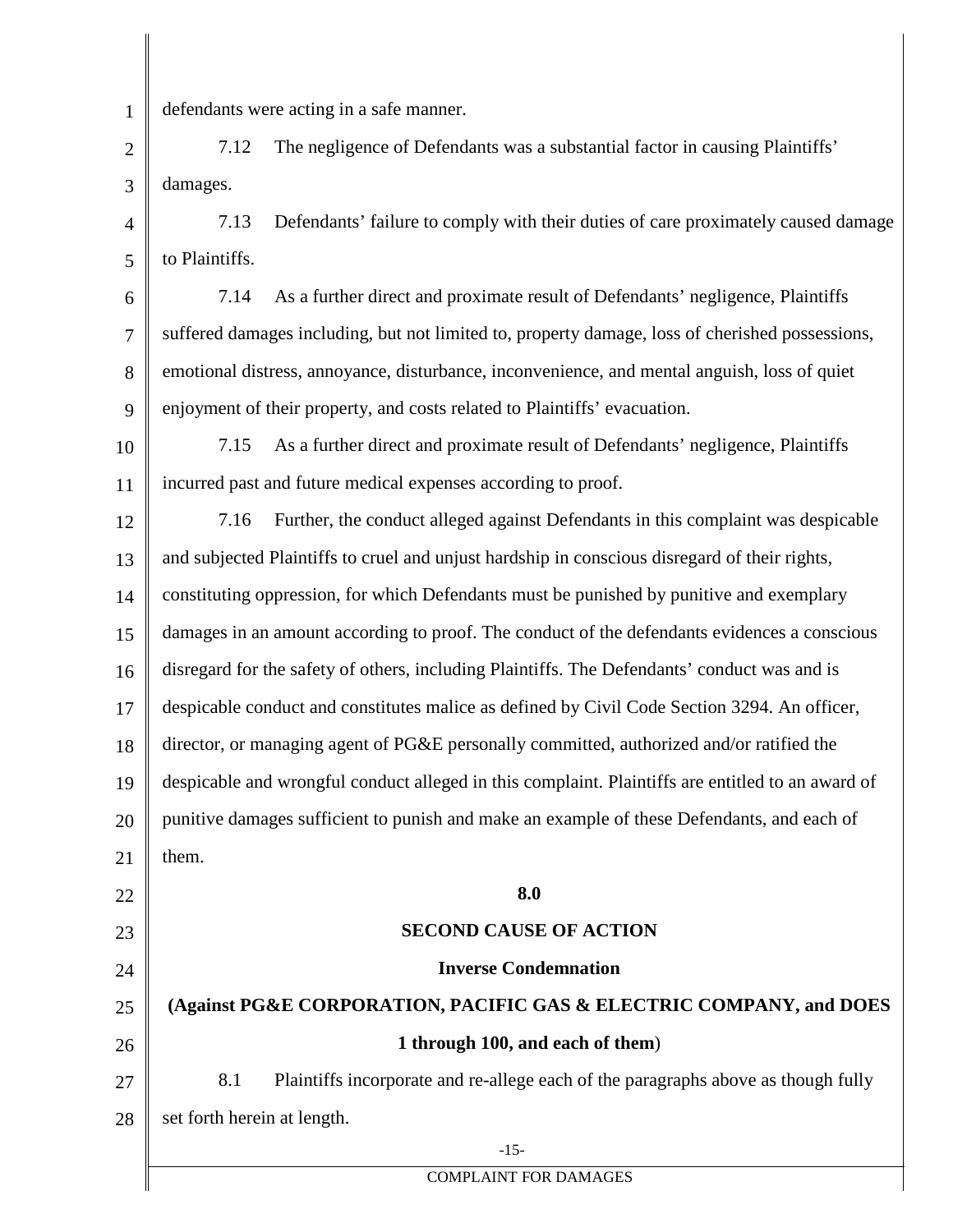1 2 8.2 On or about November 8, 2018, Plaintiffs were owners of real property and/or personal property located within Butte County.

3 4 8.3 Prior to and on November 8, 2018, Defendant installed, owned, operated, used, controlled, and/or maintained power lines, and electrical equipment in Butte County.

- 5 6 7 8 9 10 8.4 On or about November 8, 2018, as a direct, necessary, and legal result of Defendants' installation, ownership, operation, use, control, and/or maintenance for a public use of the power lines and electrical equipment, Defendants' electrical lines and/or equipment came in contact with vegetation and caused a wildfire which burned in excess of 150,000 acres, including property owned or occupied by these Plaintiffs. The fire damaged and/or destroyed Plaintiffs' real and/or personal property.
- 11 12 13 14 8.5 The above described damage to Plaintiffs' property was proximately and substantially caused by the actions of Defendants, and each of them, in that Defendants' installation, ownership, operation, use, control, and/or maintenance for a public use of the power lines and equipment was negligent and caused the subject fire.
- 15 16 17 8.6 Plaintiffs have not received adequate compensation for the damage to and/or destruction of their property, thus constituting a taking or damaging of Plaintiffs' property by the Defendants, and each of them, without just compensation.
- 18 19 20 8.7 As a direct and legal result of the above-described damages to Plaintiffs' property including loss of use, interference with access, enjoyment and marketability, and injury to personal property, Plaintiffs have been damaged in an amount according to proof at trial.
- 21 22 23 24 8.8 Plaintiffs have incurred and will continue to incur attorney's, appraisal, and engineering fees and costs because of Defendant's conduct, in amounts that cannot yet be ascertained, but which are recoverable in this action under Code of Civil Procedure §1036. / / /
- 25  $//$
- 26  $//$
- 27  $//$
- 28 / / /

-16-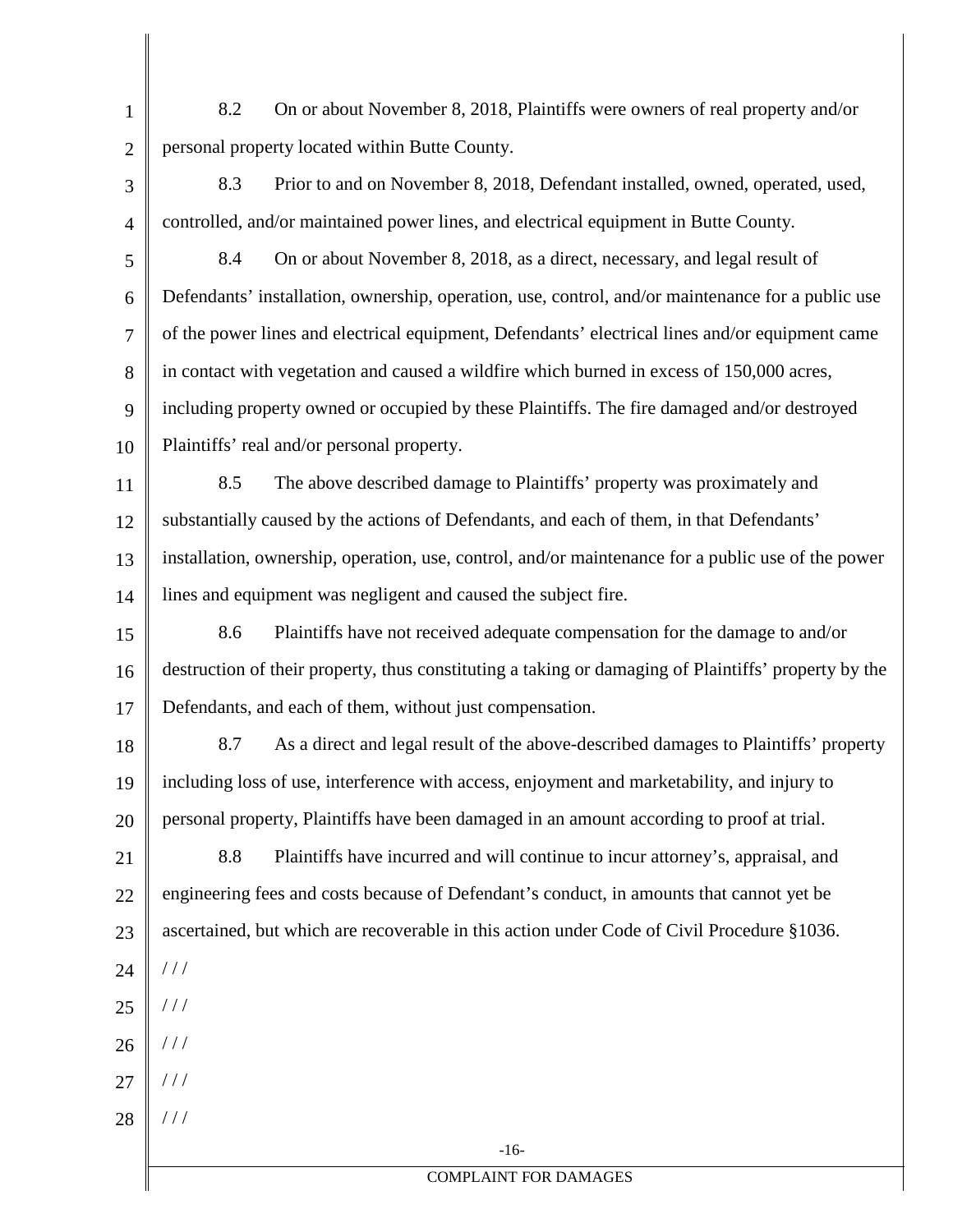| $\mathbf{1}$   | 9.0                                                                                                   |
|----------------|-------------------------------------------------------------------------------------------------------|
| $\overline{c}$ | <b>THIRD CAUSE OF ACTION</b>                                                                          |
| 3              | <b>Trespass</b>                                                                                       |
| 4              | (Against PG&E CORPORATION, PACIFIC GAS & ELECTRIC COMPANY, and DOES                                   |
| 5              | 1 through $100$ )                                                                                     |
| 6              | Plaintiffs incorporate and re-allege each of the paragraphs above as though fully<br>9.1              |
| 7              | set forth herein at length.                                                                           |
| 8              | At all times relevant herein, Plaintiffs were the owners and lawful occupiers of<br>9.2               |
| 9              | property damaged by the Camp Fire.                                                                    |
| 10             | Defendants negligently allowed the Camp Fire to ignite and/or spread out of<br>9.3                    |
| 11             | control, causing injury to Plaintiffs. The spread of a negligently caused fire to the land of another |
| 12             | constitutes a trespass.                                                                               |
| 13             | Plaintiffs did not grant permission for Defendants to cause the Camp Fire to enter<br>9.4             |
| 14             | their properties.                                                                                     |
| 15             | As a direct, proximate, and substantial cause of the trespass, Plaintiffs have<br>9.5                 |
| 16             | suffered and will continue to suffer damages, including but not limited to damage to property,        |
| 17             | discomfort, annoyance, and emotional distress in an amount to be proved at the time of trial.         |
| 18             | As a further direct and proximate result of the conduct of Defendants, Plaintiffs,<br>9.6             |
| 19             | have hired and retained counsel to recover compensation for loss and damage and are entitled to       |
| 20             | recover all attorney's fees, expert fees, consultant fees, and litigation costs and expense, as       |
| 21             | allowed under California Code of Civil Procedure, Section 1021.9.                                     |
| 22             | As a further direct and proximate result of the conduct of Defendants, Plaintiffs<br>9.7              |
| 23             | seek treble or double damages for wrongful injuries to timber, trees, or underwood on their           |
| 24             | property, as allowed under California Civil Code, Section 3346.                                       |
| 25             | Defendants' conduct was willful and wanton, and with a conscious contempt and<br>9.8                  |
| 26             | disdain for the disastrous consequences that Defendants knew could occur as a result of their         |
| 27             | dangerous conduct. Accordingly, Defendants acted with malice towards Plaintiffs, which is an          |
| 28             | appropriate predicate fact for an award of exemplary/punitive damages in a sum according to           |
|                | $-17-$                                                                                                |
|                | <b>COMPLAINT FOR DAMAGES</b>                                                                          |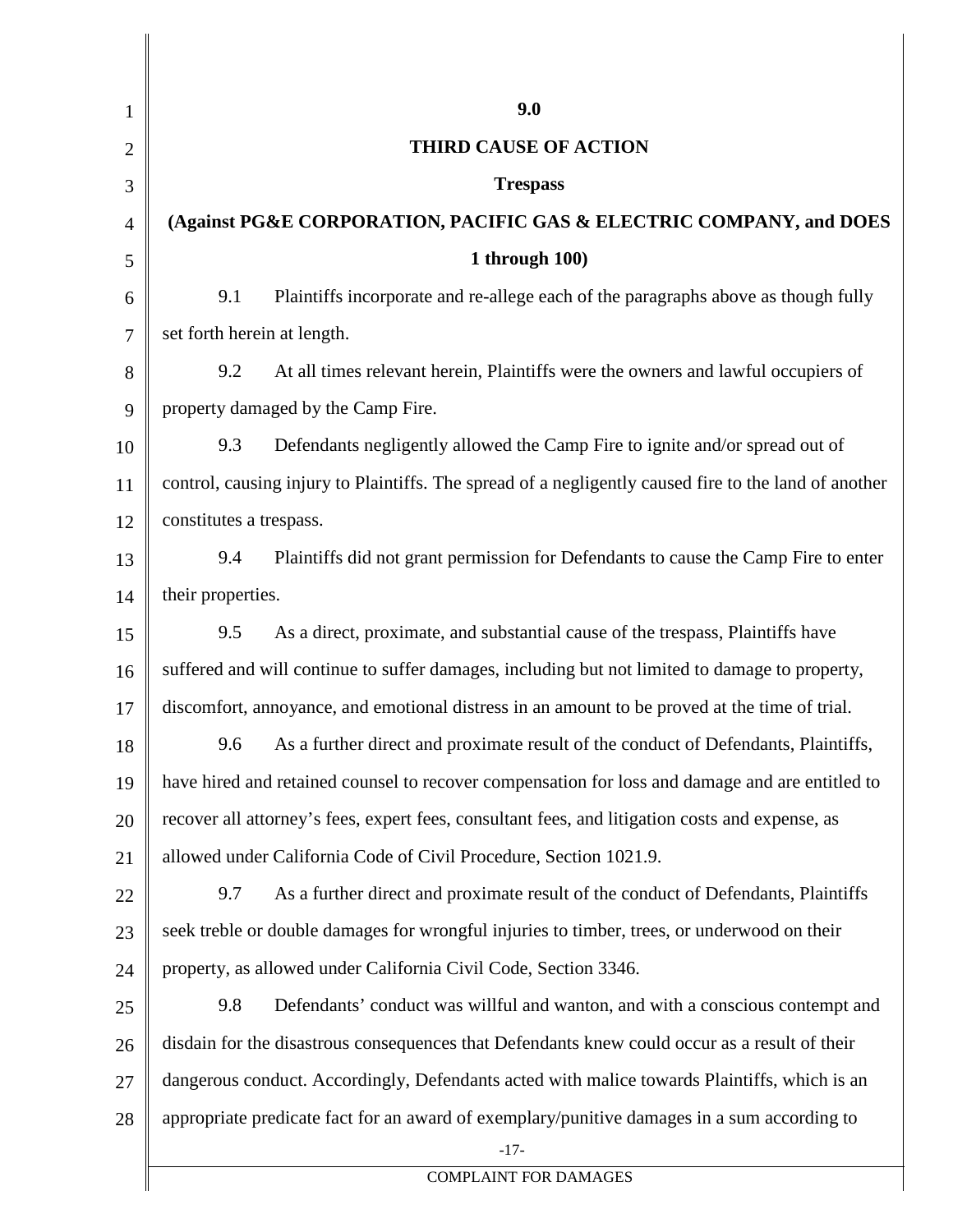| 1              | proof.                                                                                              |
|----------------|-----------------------------------------------------------------------------------------------------|
| $\overline{2}$ | 10.0                                                                                                |
| 3              | <b>FOURTH CAUSE OF ACTION</b>                                                                       |
| 4              | <b>Private Nuisance</b>                                                                             |
| 5              | (Against PG&E CORPORATION, PACIFIC GAS & ELECTRIC COMPANY, and DOES                                 |
| 6              | 1 through $100$ )                                                                                   |
| $\tau$         | Plaintiffs incorporate and re-allege each of the paragraphs above as though fully<br>10.1           |
| 8              | set forth herein at length.                                                                         |
| 9              | 10.2<br>Defendants' actions, conduct, omissions, negligence, trespass and failure to act            |
| 10             | resulted in a fire hazard and a foreseeable obstruction to the free use of Plaintiffs property,     |
| 11             | invaded the right to use the Plaintiffs' property, and interfered with the enjoyment of Plaintiffs' |
| 12             | property, causing the Plaintiffs unreasonable harm and substantial actual damages constituting a    |
| 13             | nuisance, pursuant to California Civil Code Section 3479.                                           |
| 14             | As a direct and proximate result of the conduct of Defendants, Plaintiffs sustained<br>10.3         |
| 15             | loss and damage, including but not limited to damage to property, discomfort, annoyance, and        |
| 16             | emotional distress, the amount of which will be proven at trial.                                    |
| 17             | Defendants' conduct was willful and wanton, and with a conscious contempt and<br>10.4               |
| 18             | disdain for the disastrous consequences that Defendants knew could occur as a result of their       |
| 19             | dangerous conduct. Accordingly, Defendants acted with malice towards Plaintiffs, which is an        |
| 20             | appropriate predicate fact for an award of exemplary/punitive damages in a sum according to         |
| 21             | proof.                                                                                              |
| 22             | 11.0                                                                                                |
| 23             | <b>FIFTH CAUSE OF ACTION</b>                                                                        |
| 24             | <b>Claim Under Public Utilities Code 2106</b>                                                       |
| 25             | (Against PACIFIC GAS & ELECTRIC COMPANY, and DOES 1 through 100)                                    |
| 26             | Plaintiffs incorporate and re-allege each of the paragraphs above as though fully<br>11.1           |
| 27             | set forth herein at length.                                                                         |
| 28             | 11.2<br>As Public Utilities, Defendants are legally required to comply with the rules and<br>$-18-$ |
|                | <b>COMPLAINT FOR DAMAGES</b>                                                                        |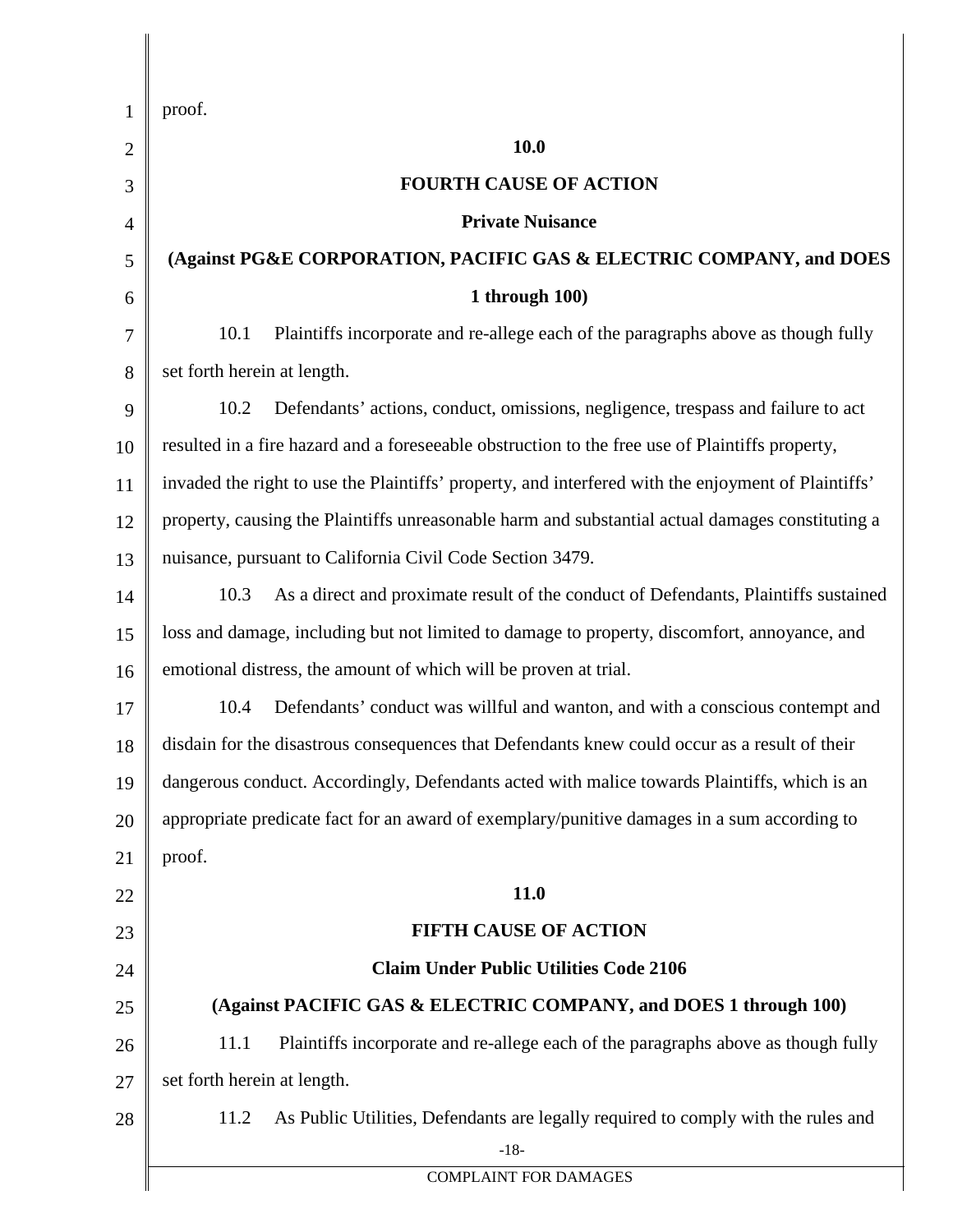| $\mathbf{1}$   | orders promulgated by the California Public Utilities Commission pursuant to Public Utilities       |  |
|----------------|-----------------------------------------------------------------------------------------------------|--|
| $\overline{2}$ | Code Section 702.                                                                                   |  |
| 3              | Public Utilities that perform or fail to perform something required to be done by<br>11.3           |  |
| $\overline{4}$ | the California Constitution, a law of the State, or a regulation or order of the Public Utilities   |  |
| 5              | Commission, which leads to loss or injury, is liable for that loss or injury, pursuant to Public    |  |
| 6              | Utilities Code Section 2106.                                                                        |  |
| 7              | As Public Utilities, Defendants are required to provide and maintain service,<br>11.4               |  |
| 8              | equipment and facilities in a manner adequate to maintain the safety, health and convenience of     |  |
| 9              | their customers and the public, pursuant to Public Utilities Code Section 451.                      |  |
| 10             | Defendants are required to design, engineer, construct, operate, and maintain<br>11.5               |  |
| 11             | electrical supply lines and associated equipment in a manner consonant with their use, taking into  |  |
| 12             | consideration local conditions and other circumstances, so as to provide safe and adequate electric |  |
| 13             | service, pursuant to Public Utility Commission General Order 95, Rule 33.1 and General Order        |  |
| 14             | 165.                                                                                                |  |
| 15             | Defendants are required to maintain vegetation in compliance with California<br>11.6                |  |
| 16             | Public Resources Code Sections 4293, 4294, 4435 and Health & Safety Code Section 13001.             |  |
| 17             | Through their conduct alleged herein, Defendants violated Public Utilities Code<br>11.7             |  |
| 18             | Sections 702, 451 and/or Public Utilities Commission General Order 95, thereby making them          |  |
| 19             | liable for losses, damages and injury sustained by Plaintiff pursuant to Public Utilities Code      |  |
| 20             | Section 2106.                                                                                       |  |
| 21             | 12.0                                                                                                |  |
| 22             | <b>SIXTH CAUSE OF ACTION</b>                                                                        |  |
| 23             | Violation of Health & Safety Code §13007                                                            |  |
| 24             | (Against PG&E CORPORATION, PACIFIC GAS & ELECTRIC COMPANY, and DOES                                 |  |
| 25             | 1 through $100$ )                                                                                   |  |
| 26             | Plaintiffs hereby re-allege and incorporate by reference each and every allegation<br>12.1          |  |
| 27             | contained above as though the same were set forth herein in full.                                   |  |
| 28             | By engaging in the acts and omissions alleged in this Complaint, Defendants, and<br>12.2            |  |
|                | $-19-$                                                                                              |  |
|                | <b>COMPLAINT FOR DAMAGES</b>                                                                        |  |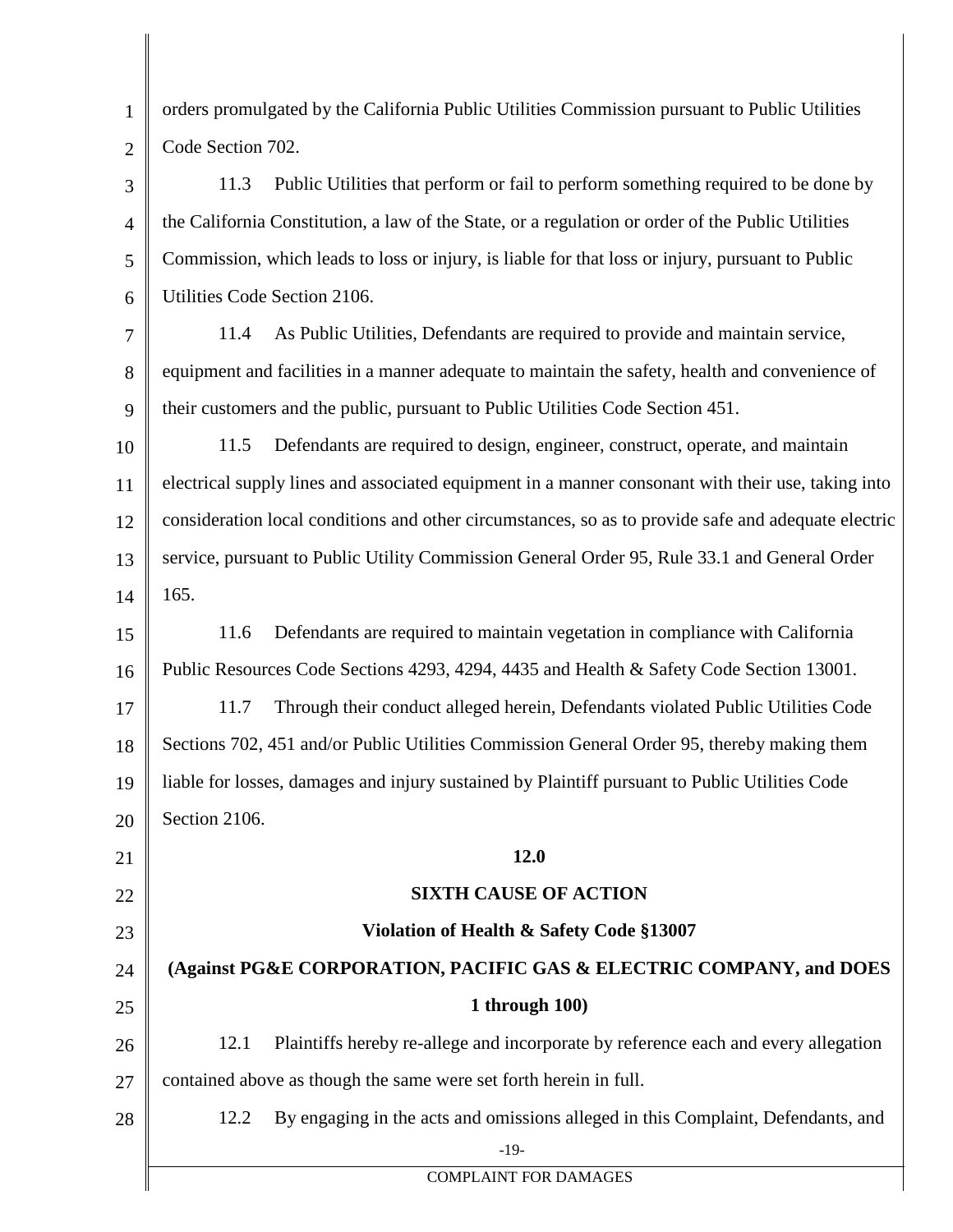1 2 3 4 5 6 7 8 9 10 11 12 13 14 15 16 17 18 19 20 21 22 23 24 25 26 27 28 -20- COMPLAINT FOR DAMAGES each of them, willfully, negligently, and in violation of law, set fire to and/or allowed fire to be set to the property of another in violation of California Health & Safety Code § 13007. 12.3 As a legal result of Defendants' violation of California Health & Safety Code § 13007, Plaintiffs suffered recoverable damages to property under California Health & Safety Code § 13007.21 12.4 As a further legal result of the violation of California Health & Safety Code § 13007 by Defendants, Plaintiffs suffered damages that are entitled to reasonable attorney's fees under California Code of Civil Procedure § 1021.9 for the prosecution of this cause of action. 12.5 Further, the conduct alleged against Defendant in this complaint was despicable and subjected Plaintiffs to cruel and unjust hardship in conscious disregard of their rights, constituting oppression, for which Defendants must be punished by punitive and exemplary damages in an amount according to proof. Defendants' conduct was carried on with a willful and conscious disregard of the rights and safety of Plaintiffs, constituting malice, for which Defendant must be punished by punitive and exemplary damages according to proof. An officer, director, or managing agent of PG&E personally committed, authorized and/or ratified the despicable and wrongful conduct alleged in this complaint. **PRAYER FOR RELIEF** WHEREFORE, Plaintiffs pray for judgment against Defendants, PG&E CORPORATION, PACIFIC GAS & ELECTRIC COMPANY, and DOES 1 through 100, each of them, as follows: **For Negligence, Trespass, Nuisance, Claim Under Public Utilities Code 2106 and Violation of Health & Safety Code § 13007.** 1. Repair, depreciation, and/or replacement of damaged, destroyed, and/or lost personal and/or real property; 2. Loss of the use, alternative living expenses, benefit, goodwill, and enjoyment of Plaintiffs' real and/or personal property; 3. Loss of wages, earning capacity, and/or business profits or proceeds and/or any related displacement expenses;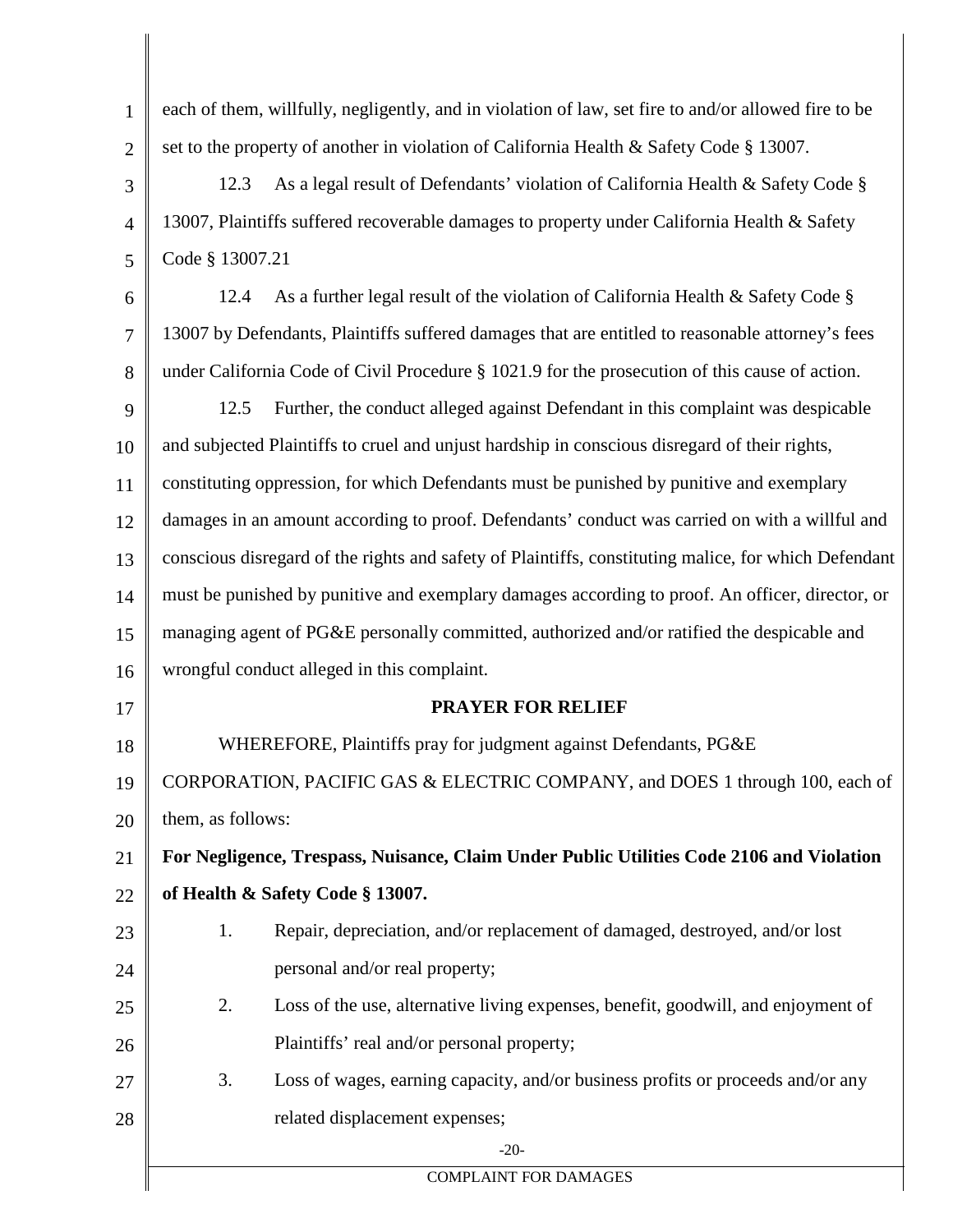| 1              | 4.                                                                                     | Past and future medical expenses and incidental expenses according to proof at        |  |  |  |
|----------------|----------------------------------------------------------------------------------------|---------------------------------------------------------------------------------------|--|--|--|
| $\overline{2}$ |                                                                                        | trial;                                                                                |  |  |  |
| 3              | 5.                                                                                     | Attorney's fees, expert fees, consultant fees, and litigation costs and expense, as   |  |  |  |
| $\overline{4}$ |                                                                                        | allowed under California Code of Civil Procedure, Section 1021.9;                     |  |  |  |
| 5              | Treble or double damages for wrongful injuries to timber, trees, or underwood on<br>6. |                                                                                       |  |  |  |
| 6              | their property, as allowed under California Civil Code, Section 3346;                  |                                                                                       |  |  |  |
| 7              | 7.<br>Punitive/exemplary damages;                                                      |                                                                                       |  |  |  |
| 8              | All costs of suit;<br>8.                                                               |                                                                                       |  |  |  |
| 9              | 9.                                                                                     | Prejudgment interest, according to proof;                                             |  |  |  |
| 10             | 10.                                                                                    | General damages for fear, worry, annoyance, disturbance, inconvenience, mental        |  |  |  |
| 11             |                                                                                        | anguish, emotional distress, loss of quiet enjoyment of property, personal injury;    |  |  |  |
| 12             |                                                                                        | and                                                                                   |  |  |  |
| 13             | 11.                                                                                    | For such other and further relief as the Court shall deem proper, all according to    |  |  |  |
| 14             |                                                                                        | proof.                                                                                |  |  |  |
| 15             | <b>For Inverse Condemnation:</b>                                                       |                                                                                       |  |  |  |
| 16             | 1.                                                                                     | Repair, depreciation, and/or replacement of damaged, destroyed, and/or lost           |  |  |  |
| 17             |                                                                                        | personal and/or real property;                                                        |  |  |  |
| 18             | 2.                                                                                     | Loss of the use, benefit, goodwill, and enjoyment of Plaintiffs' real and/or personal |  |  |  |
| 19             |                                                                                        | property;                                                                             |  |  |  |
| 20             | 3.                                                                                     | Loss of wages, earning capacity, and/or business profits or proceeds, and/or any      |  |  |  |
| 21             |                                                                                        | related displacement expenses;                                                        |  |  |  |
| 22             | 4.                                                                                     | All costs of suit, including attorneys' fees where appropriate, appraisal fees,       |  |  |  |
| 23             |                                                                                        | engineering fees, and related costs;                                                  |  |  |  |
| 24             | 5.                                                                                     | Prejudgment interest according to proof; and                                          |  |  |  |
| 25             | 6.                                                                                     | For such other and further relief as the Court shall deem proper, all according to    |  |  |  |
| 26             |                                                                                        | proof.                                                                                |  |  |  |
| 27             | //                                                                                     |                                                                                       |  |  |  |
| 28             | 111                                                                                    |                                                                                       |  |  |  |
|                |                                                                                        | $-21-$                                                                                |  |  |  |
|                | <b>COMPLAINT FOR DAMAGES</b>                                                           |                                                                                       |  |  |  |